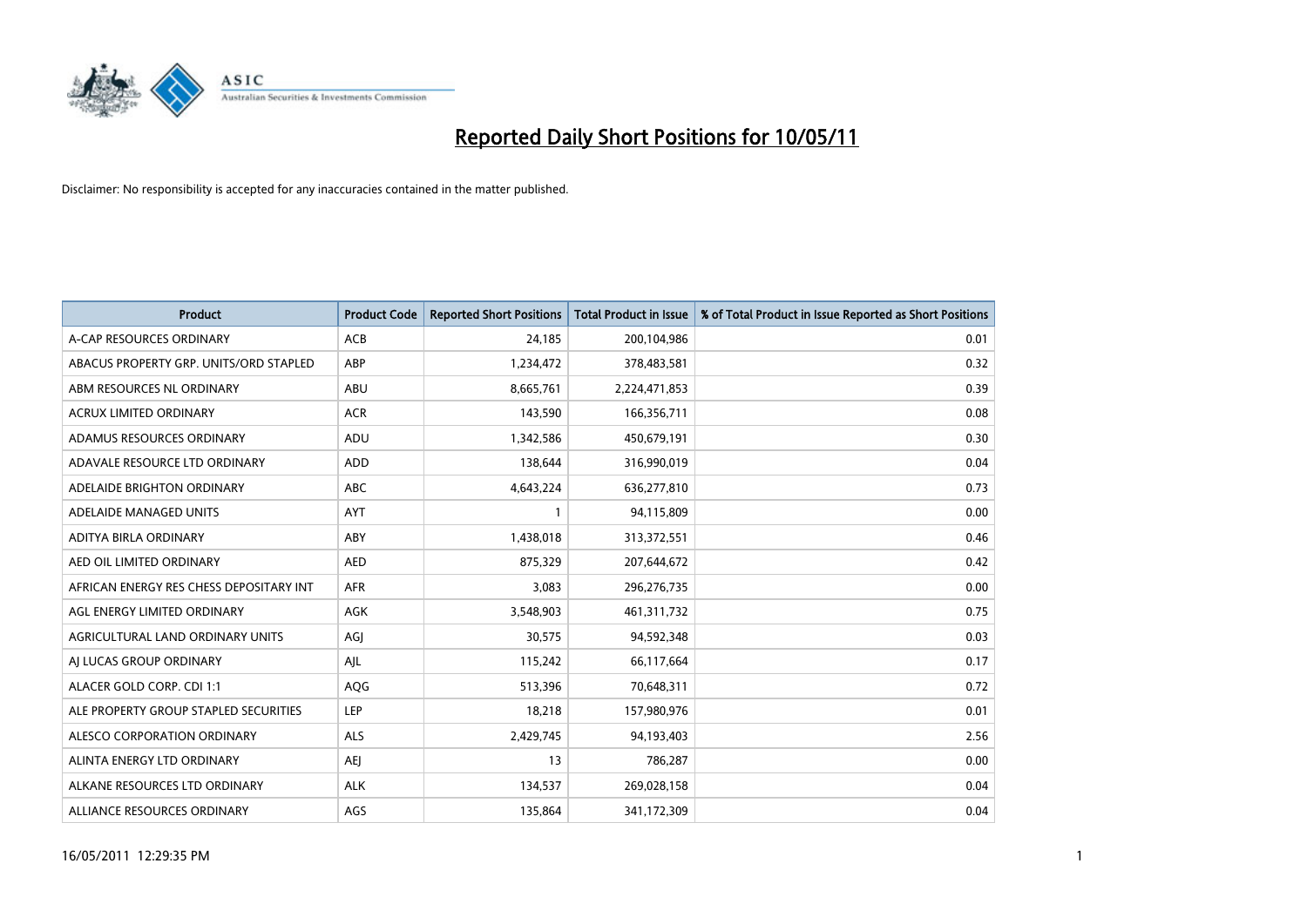

| <b>Product</b>                         | <b>Product Code</b> | <b>Reported Short Positions</b> | <b>Total Product in Issue</b> | % of Total Product in Issue Reported as Short Positions |
|----------------------------------------|---------------------|---------------------------------|-------------------------------|---------------------------------------------------------|
| ALLIED GOLD LIMITED ORDINARY           | <b>ALD</b>          | 1,302,608                       | 1,198,537,554                 | 0.11                                                    |
| ALTONA MINING LTD ORDINARY             | <b>AOH</b>          | 500,000                         | 472,133,029                   | 0.11                                                    |
| ALUMINA LIMITED ORDINARY               | <b>AWC</b>          | 22,287,391                      | 2,440,196,187                 | 0.92                                                    |
| AMADEUS ENERGY ORDINARY                | AMU                 | 454,000                         | 300,288,855                   | 0.15                                                    |
| AMALGAMATED HOLDINGS ORDINARY          | AHD                 | 15,765                          | 157,461,063                   | 0.01                                                    |
| AMCOR LIMITED ORDINARY                 | <b>AMC</b>          | 8,157,933                       | 1,227,383,880                 | 0.65                                                    |
| AMP LIMITED ORDINARY                   | AMP                 | 10,266,215                      | 2,789,686,764                 | 0.34                                                    |
| AMPELLA MINING ORDINARY                | <b>AMX</b>          | 372,274                         | 203,285,108                   | 0.18                                                    |
| ANGLOGOLD ASHANTI CDI 5:1              | AGG                 | 11,353                          | 89,207,765                    | 0.01                                                    |
| ANSELL LIMITED ORDINARY                | <b>ANN</b>          | 4,177,678                       | 133,011,550                   | 3.15                                                    |
| ANTARES ENERGY LTD ORDINARY            | <b>AZZ</b>          | 101,632                         | 275,000,000                   | 0.04                                                    |
| ANZ BANKING GRP LTD ORDINARY           | ANZ                 | 4,384,364                       | 2,596,524,283                 | 0.15                                                    |
| APA GROUP STAPLED SECURITIES           | <b>APA</b>          | 6,930,926                       | 556,193,951                   | 1.23                                                    |
| APEX MINERALS NL ORDINARY              | <b>AXM</b>          | 885,146                         | 5,550,243,713                 | 0.02                                                    |
| APN EUROPEAN RETAIL UNITS STAPLED SEC. | <b>AEZ</b>          | 11,832                          | 544,910,660                   | 0.00                                                    |
| APN NEWS & MEDIA ORDINARY              | APN                 | 18,248,559                      | 618,568,292                   | 2.94                                                    |
| AQUARIUS PLATINUM. ORDINARY            | <b>AQP</b>          | 1,697,981                       | 470,070,802                   | 0.35                                                    |
| AQUILA RESOURCES ORDINARY              | <b>AQA</b>          | 4,128,813                       | 374,368,499                   | 1.11                                                    |
| ARAFURA RESOURCE LTD ORDINARY          | <b>ARU</b>          | 5,272,906                       | 367,980,342                   | 1.45                                                    |
| ARB CORPORATION ORDINARY               | ARP                 | 5,313                           | 72,481,302                    | 0.00                                                    |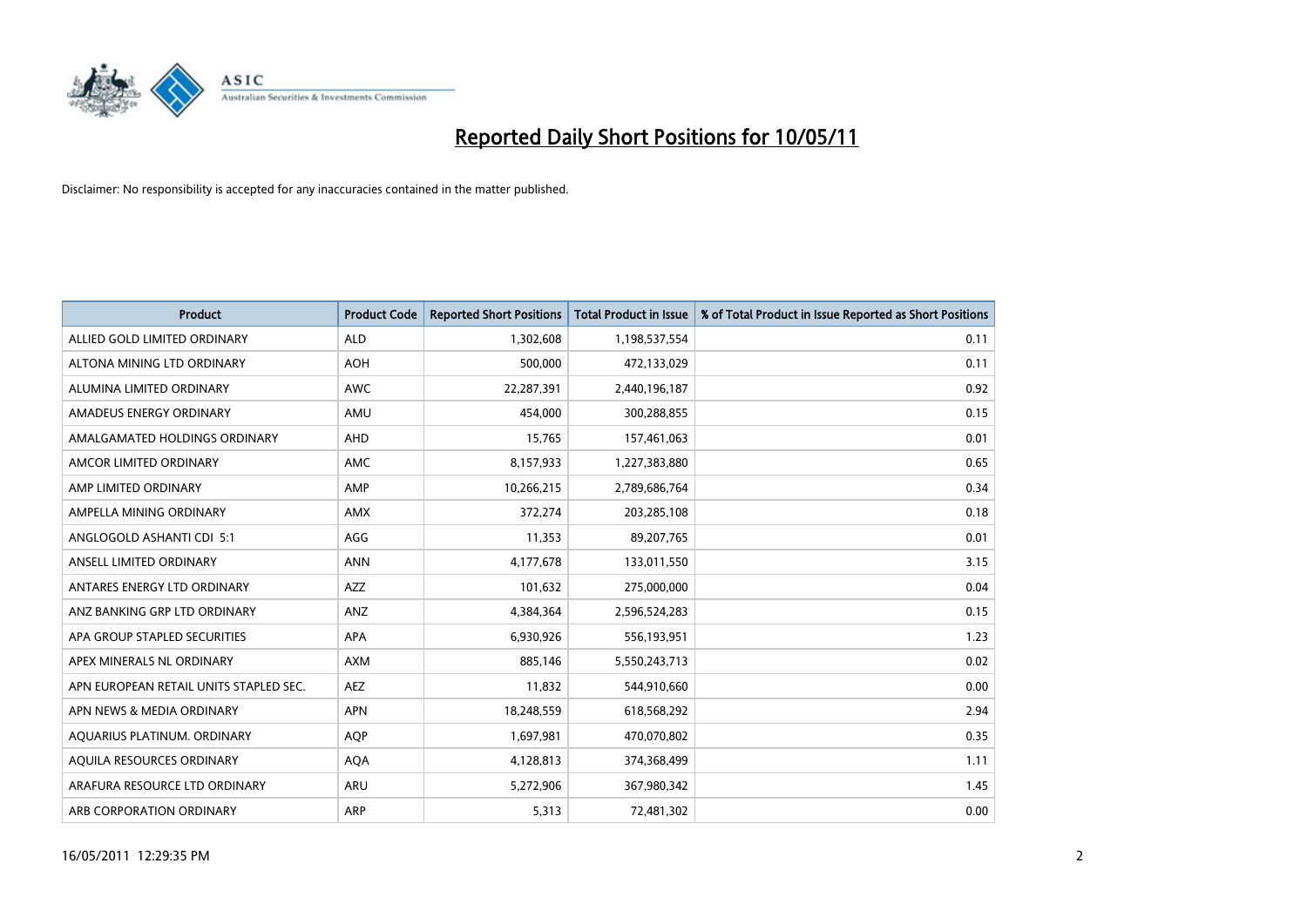

| <b>Product</b>                          | <b>Product Code</b> | <b>Reported Short Positions</b> | <b>Total Product in Issue</b> | % of Total Product in Issue Reported as Short Positions |
|-----------------------------------------|---------------------|---------------------------------|-------------------------------|---------------------------------------------------------|
| ARDENT LEISURE GROUP STAPLED SECURITIES | AAD                 | 636.062                         | 318,147,978                   | 0.19                                                    |
| ARISTOCRAT LEISURE ORDINARY             | <b>ALL</b>          | 36,801,494                      | 536,480,307                   | 6.84                                                    |
| ASCIANO LIMITED ORDINARY                | <b>AIO</b>          | 17,558,433                      | 2,926,103,883                 | 0.61                                                    |
| ASG GROUP LIMITED ORDINARY              | <b>ASZ</b>          | 68,401                          | 169,117,796                   | 0.04                                                    |
| ASPEN GROUP ORD/UNITS STAPLED           | APZ                 | 1,062,497                       | 592,674,670                   | 0.16                                                    |
| ASPIRE MINING LTD ORDINARY              | <b>AKM</b>          | 7,958                           | 539,971,483                   | 0.00                                                    |
| <b>ASTON RES LTD ORDINARY</b>           | <b>AZT</b>          | 40,927                          | 204,527,604                   | 0.01                                                    |
| ASTRO JAP PROP GROUP STAPLED SECURITIES | AJA                 | 22,024                          | 58,445,002                    | 0.04                                                    |
| ASX LIMITED ORDINARY                    | ASX                 | 1,281,134                       | 175,136,729                   | 0.73                                                    |
| ATLANTIC LIMITED ORDINARY               | ATI                 | 519,417                         | 113,179,279                   | 0.46                                                    |
| ATLAS IRON LIMITED ORDINARY             | AGO                 | 1,906,803                       | 823,820,142                   | 0.21                                                    |
| AURORA MINERALS LTD ORDINARY            | <b>ARM</b>          | 417                             | 104,167,499                   | 0.00                                                    |
| <b>AURORA OIL &amp; GAS ORDINARY</b>    | <b>AUT</b>          | 4,578,912                       | 403,687,342                   | 1.14                                                    |
| AUSDRILL LIMITED ORDINARY               | ASL                 | 64,496                          | 300,677,909                   | 0.01                                                    |
| AUSENCO LIMITED ORDINARY                | AAX                 | 3,187,583                       | 122,987,022                   | 2.60                                                    |
| <b>AUSTAL LIMITED ORDINARY</b>          | ASB                 | 194,488                         | 188,069,638                   | 0.10                                                    |
| AUSTAR UNITED ORDINARY                  | <b>AUN</b>          | 3,769,899                       | 1,271,389,658                 | 0.27                                                    |
| AUSTBROKERS HOLDINGS ORDINARY           | <b>AUB</b>          | $\overline{2}$                  | 54,658,736                    | 0.00                                                    |
| AUSTIN ENGINEERING ORDINARY             | <b>ANG</b>          | 11,829                          | 71,714,403                    | 0.01                                                    |
| <b>AUSTRALAND ASSETS ASSETS</b>         | AAZPB               | 1,168                           | 2,750,000                     | 0.04                                                    |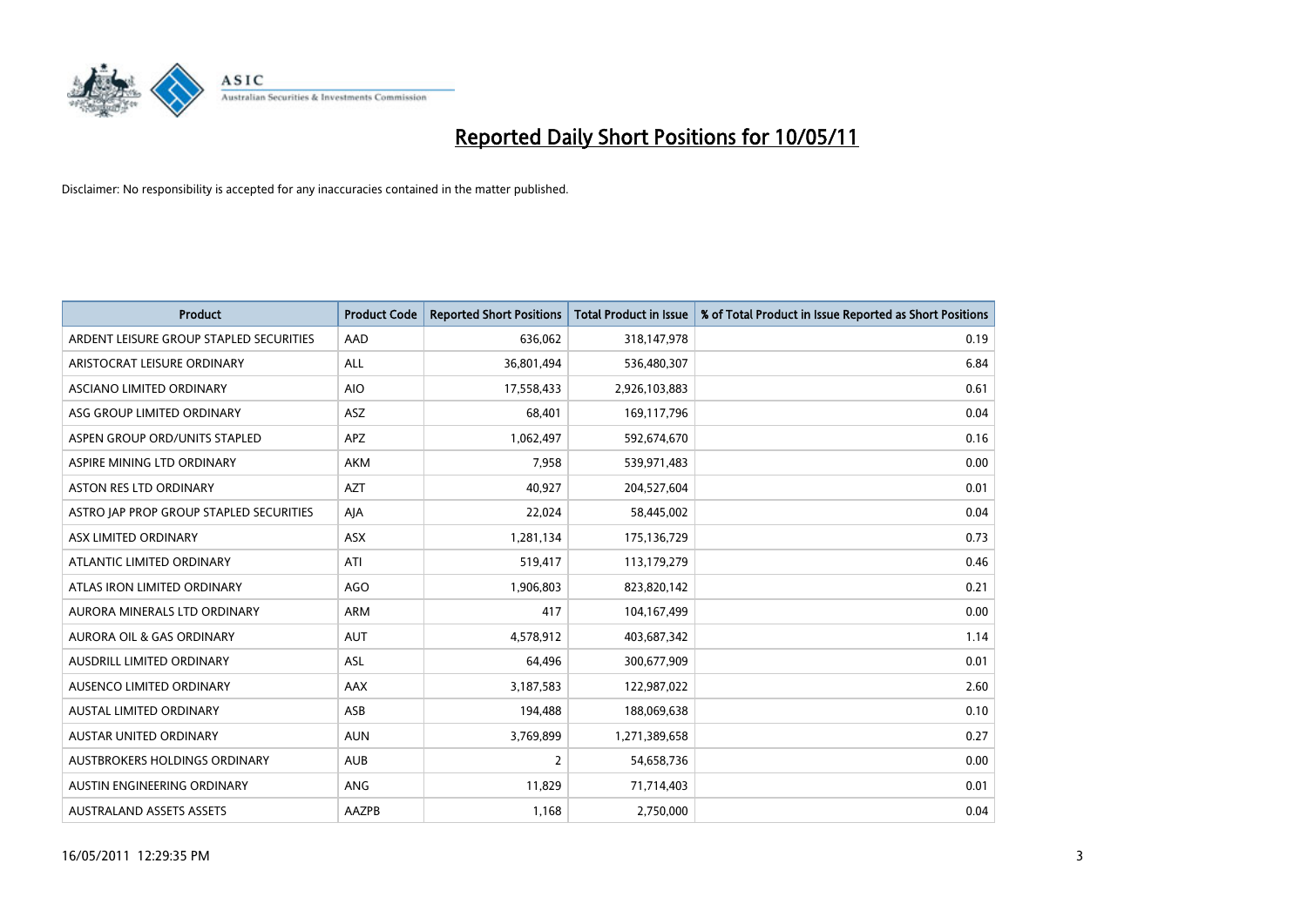

| <b>Product</b>                       | <b>Product Code</b> | <b>Reported Short Positions</b> | <b>Total Product in Issue</b> | % of Total Product in Issue Reported as Short Positions |
|--------------------------------------|---------------------|---------------------------------|-------------------------------|---------------------------------------------------------|
| AUSTRALAND PROPERTY STAPLED SECURITY | <b>ALZ</b>          | 861,838                         | 576,846,597                   | 0.13                                                    |
| AUSTRALIAN AGRICULT, ORDINARY        | AAC                 | 6,283,144                       | 264,264,459                   | 2.36                                                    |
| <b>AUSTRALIAN EDUCATION UNITS</b>    | <b>AEU</b>          | 625,000                         | 175,465,397                   | 0.36                                                    |
| AUSTRALIAN INFRASTR. UNITS/ORDINARY  | <b>AIX</b>          | 1,560,047                       | 620,733,944                   | 0.24                                                    |
| AUSTRALIAN MINES LTD ORDINARY        | <b>AUZ</b>          | 1,400,000                       | 576,910,315                   | 0.24                                                    |
| AUSTRALIAN PHARM. ORDINARY           | API                 | 722,130                         | 488,115,883                   | 0.13                                                    |
| AUTOMOTIVE HOLDINGS ORDINARY         | <b>AHE</b>          | 103,016                         | 226,387,577                   | 0.04                                                    |
| AVEXA LIMITED ORDINARY               | <b>AVX</b>          | 243,657                         | 847,688,779                   | 0.03                                                    |
| AWE LIMITED ORDINARY                 | <b>AWE</b>          | 1,898,246                       | 521,871,941                   | 0.37                                                    |
| AZUMAH RESOURCES ORDINARY            | <b>AZM</b>          | 167,722                         | 275,196,055                   | 0.06                                                    |
| <b>BANDANNA ENERGY ORDINARY</b>      | <b>BND</b>          | 187,086                         | 426,515,482                   | 0.04                                                    |
| BANK OF QUEENSLAND. ORDINARY         | <b>BOO</b>          | 4,005,955                       | 222,072,957                   | 1.79                                                    |
| <b>BANNERMAN RESOURCES ORDINARY</b>  | <b>BMN</b>          | 448.911                         | 234,435,934                   | 0.19                                                    |
| <b>BASE RES LIMITED ORDINARY</b>     | <b>BSE</b>          | 53,959                          | 161,841,114                   | 0.03                                                    |
| <b>BATHURST RESOURCES ORDINARY</b>   | <b>BTU</b>          | 5,884,581                       | 613,741,330                   | 0.95                                                    |
| BAUXITE RESOURCE LTD ORDINARY        | <b>BAU</b>          | 109,797                         | 235,379,896                   | 0.05                                                    |
| <b>BC IRON LIMITED ORDINARY</b>      | <b>BCI</b>          | 28,502                          | 94,361,000                    | 0.03                                                    |
| BEACH ENERGY LIMITED ORDINARY        | <b>BPT</b>          | 1,619,263                       | 1,102,788,311                 | 0.14                                                    |
| BEADELL RESOURCE LTD ORDINARY        | <b>BDR</b>          | 1,039,213                       | 622,147,828                   | 0.15                                                    |
| BENDIGO AND ADELAIDE ORDINARY        | <b>BEN</b>          | 5,636,199                       | 360,268,130                   | 1.57                                                    |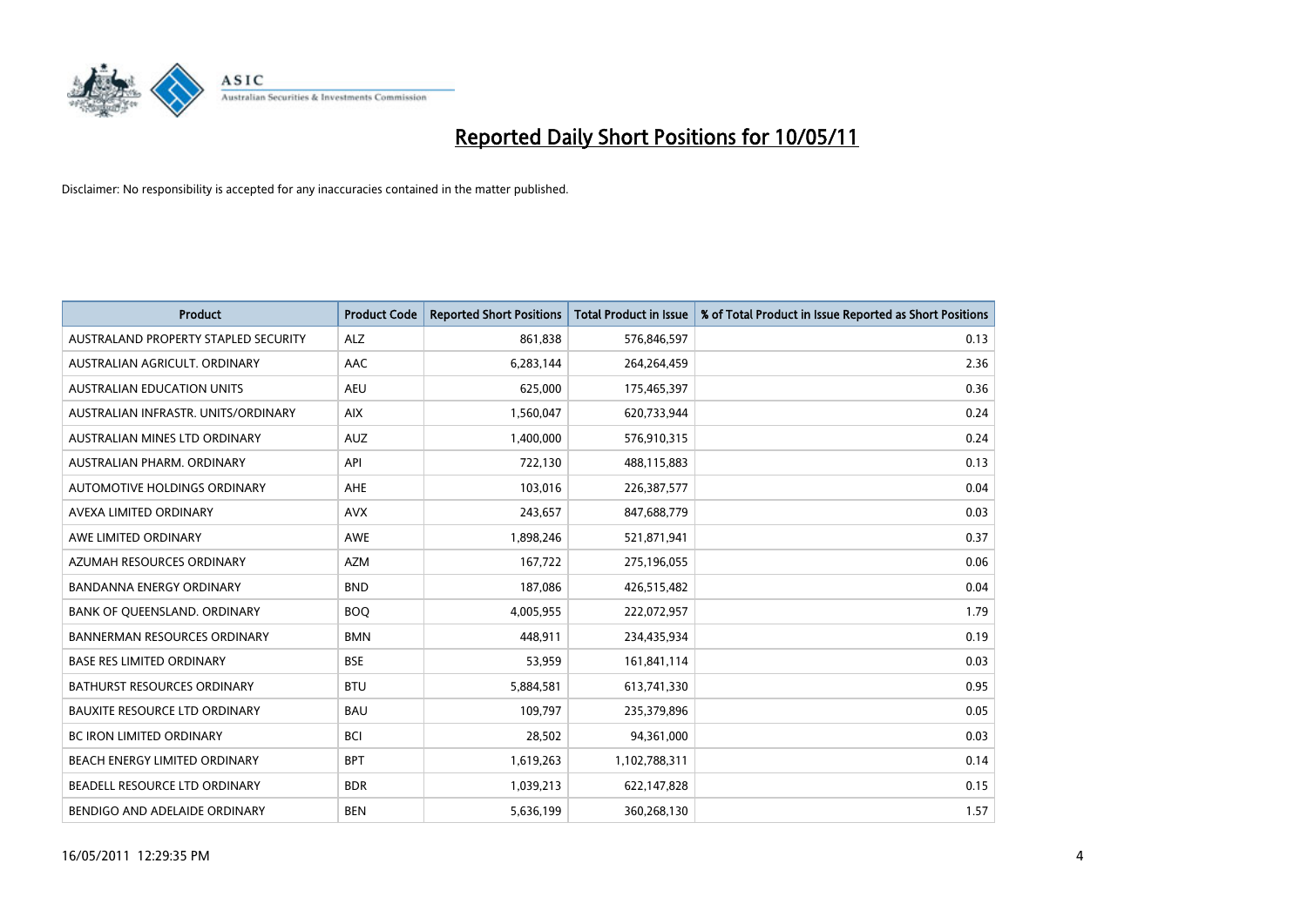

| Product                              | <b>Product Code</b> | <b>Reported Short Positions</b> | <b>Total Product in Issue</b> | % of Total Product in Issue Reported as Short Positions |
|--------------------------------------|---------------------|---------------------------------|-------------------------------|---------------------------------------------------------|
| BERKELEY RESOURCES ORDINARY          | <b>BKY</b>          | 386,597                         | 174,298,273                   | 0.21                                                    |
| BETASHARES ASX FIN ETF UNITS         | <b>OFN</b>          | 48,500                          | 4,509,251                     | 1.08                                                    |
| BETASHARES ASX RES ETF UNITS         | <b>ORE</b>          | 198,220                         | 4,519,432                     | 4.39                                                    |
| <b>BHP BILLITON LIMITED ORDINARY</b> | <b>BHP</b>          | 42,228,962                      | 3,209,181,688                 | 1.24                                                    |
| <b>BILLABONG ORDINARY</b>            | <b>BBG</b>          | 15,898,495                      | 254,037,587                   | 6.24                                                    |
| <b>BIOTA HOLDINGS ORDINARY</b>       | <b>BTA</b>          | 2,099,685                       | 181,417,556                   | 1.14                                                    |
| <b>BISALLOY STEEL ORDINARY</b>       | <b>BIS</b>          | 84.480                          | 216,455,965                   | 0.04                                                    |
| BKI INVESTMENT LTD ORDINARY          | BKI                 | 508                             | 422,863,407                   | 0.00                                                    |
| <b>BLACKTHORN RESOURCES ORDINARY</b> | <b>BTR</b>          | 35,848                          | 122,918,000                   | 0.03                                                    |
| <b>BLUESCOPE STEEL LTD ORDINARY</b>  | <b>BSL</b>          | 46,928,056                      | 1,842,207,385                 | 2.54                                                    |
| <b>BOART LONGYEAR ORDINARY</b>       | <b>BLY</b>          | 5,450,548                       | 461,163,412                   | 1.18                                                    |
| <b>BOOM LOGISTICS ORDINARY</b>       | <b>BOL</b>          | 337,999                         | 461,500,712                   | 0.07                                                    |
| <b>BORAL LIMITED, ORDINARY</b>       | <b>BLD</b>          | 29,279,011                      | 729,925,990                   | 4.00                                                    |
| BOTSWANA METALS LTD ORDINARY         | <b>BML</b>          | 7,000                           | 143,717,013                   | 0.00                                                    |
| <b>BOW ENERGY LIMITED ORDINARY</b>   | <b>BOW</b>          | 3,834,819                       | 349,417,229                   | 1.09                                                    |
| BRADKEN LIMITED ORDINARY             | <b>BKN</b>          | 1,424,217                       | 142,829,226                   | 0.99                                                    |
| <b>BRAMBLES LIMITED ORDINARY</b>     | <b>BXB</b>          | 12,361,489                      | 1,479,302,746                 | 0.81                                                    |
| BREVILLE GROUP LTD ORDINARY          | <b>BRG</b>          | 2,739                           | 129,995,322                   | 0.00                                                    |
| <b>BRICKWORKS LIMITED ORDINARY</b>   | <b>BKW</b>          | 14,467                          | 147,567,333                   | 0.01                                                    |
| <b>BROCKMAN RESOURCES ORDINARY</b>   | <b>BRM</b>          | 173,570                         | 144,803,151                   | 0.12                                                    |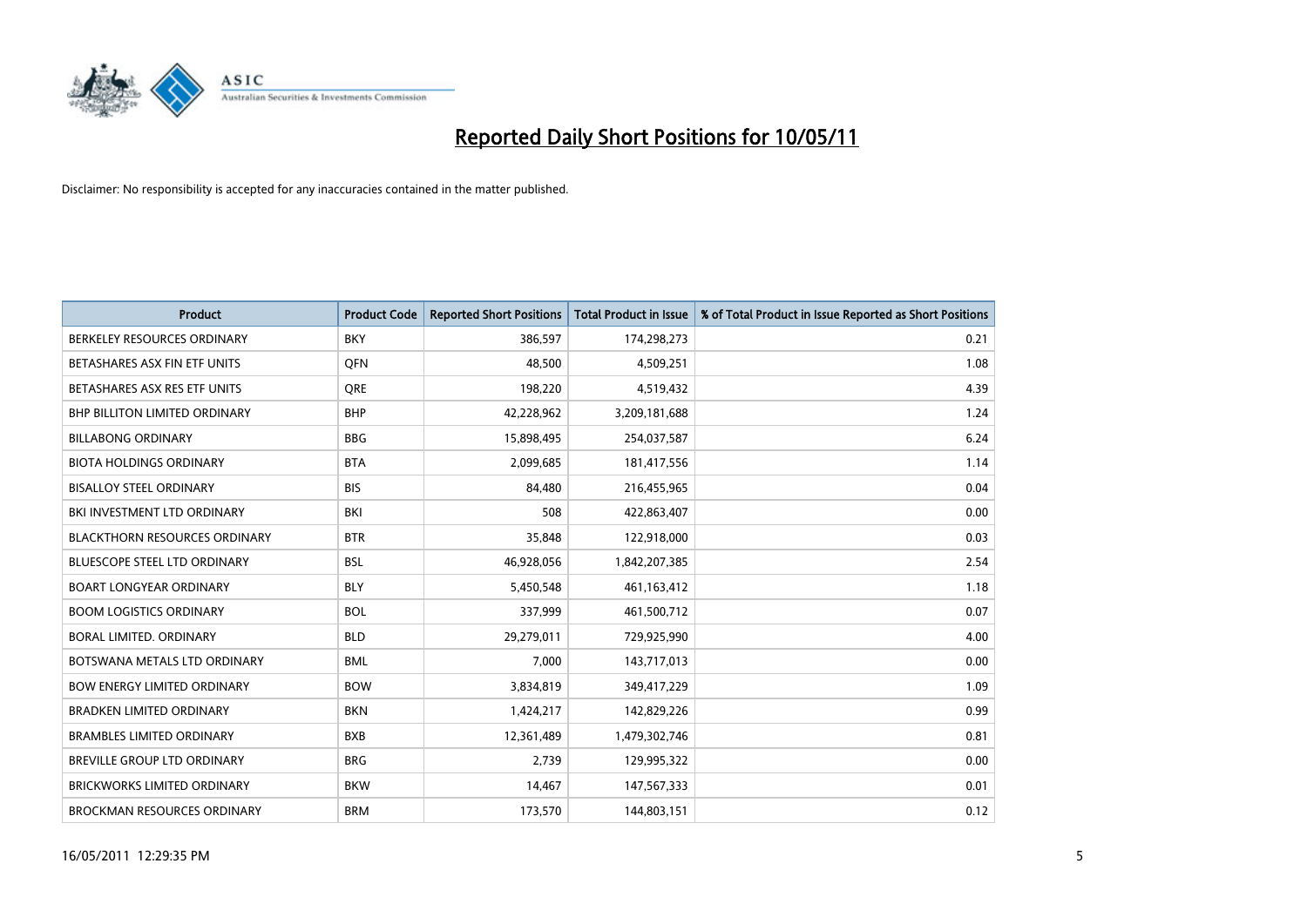

| <b>Product</b>                        | <b>Product Code</b> | <b>Reported Short Positions</b> | Total Product in Issue | % of Total Product in Issue Reported as Short Positions |
|---------------------------------------|---------------------|---------------------------------|------------------------|---------------------------------------------------------|
| BT INVESTMENT MNGMNT ORDINARY         | <b>BTT</b>          | 554,785                         | 160,000,000            | 0.35                                                    |
| <b>BURU ENERGY ORDINARY</b>           | <b>BRU</b>          | 7,050,835                       | 182,840,549            | 3.86                                                    |
| <b>BWP TRUST ORDINARY UNITS</b>       | <b>BWP</b>          | 609,718                         | 520,012,793            | 0.11                                                    |
| CABCHARGE AUSTRALIA ORDINARY          | CAB                 | 1,018,857                       | 120,437,014            | 0.85                                                    |
| CALTEX AUSTRALIA ORDINARY             | <b>CTX</b>          | 6,413,866                       | 270,000,000            | 2.39                                                    |
| <b>CAMPBELL BROTHERS ORDINARY</b>     | CPB                 | 63,511                          | 67,503,411             | 0.08                                                    |
| CAPE LAMBERT RES LTD ORDINARY         | <b>CFE</b>          | 1,160,546                       | 571,849,603            | 0.20                                                    |
| CARABELLA RES LTD ORDINARY            | <b>CLR</b>          | 368,306                         | 54,711,817             | 0.67                                                    |
| <b>CARBON ENERGY ORDINARY</b>         | <b>CNX</b>          | 720,942                         | 698,517,858            | 0.09                                                    |
| <b>CARDNO LIMITED ORDINARY</b>        | CDD                 | 698                             | 106,840,756            | 0.00                                                    |
| CARNARVON PETROLEUM ORDINARY          | <b>CVN</b>          | 9,203,616                       | 687,820,634            | 1.33                                                    |
| <b>CARNEGIE WAVE ENERGY ORDINARY</b>  | <b>CWE</b>          | 83,000                          | 859,087,627            | 0.01                                                    |
| <b>CARPATHIAN RESOURCES ORDINARY</b>  | <b>CPN</b>          | 75,000                          | 265,533,501            | 0.03                                                    |
| CARPENTARIA EXP. LTD ORDINARY         | CAP                 | 9,777                           | 98,741,301             | 0.01                                                    |
| CARSALES.COM LTD ORDINARY             | <b>CRZ</b>          | 4,126,347                       | 234,338,300            | 1.74                                                    |
| CASH CONVERTERS ORD/DIV ACCESS        | CCV                 | 68,191                          | 379,761,025            | 0.01                                                    |
| <b>CASPIAN OIL &amp; GAS ORDINARY</b> | <b>CIG</b>          | 50,000                          | 1,331,500,513          | 0.00                                                    |
| CATALPA RESOURCES ORDINARY            | <b>CAH</b>          | 141,372                         | 178,014,015            | 0.07                                                    |
| <b>CEC GROUP LIMITED ORDINARY</b>     | <b>CEG</b>          | 1,750                           | 79,662,662             | 0.00                                                    |
| <b>CELLNET GROUP ORDINARY</b>         | <b>CLT</b>          | 1,342                           | 61,596,082             | 0.00                                                    |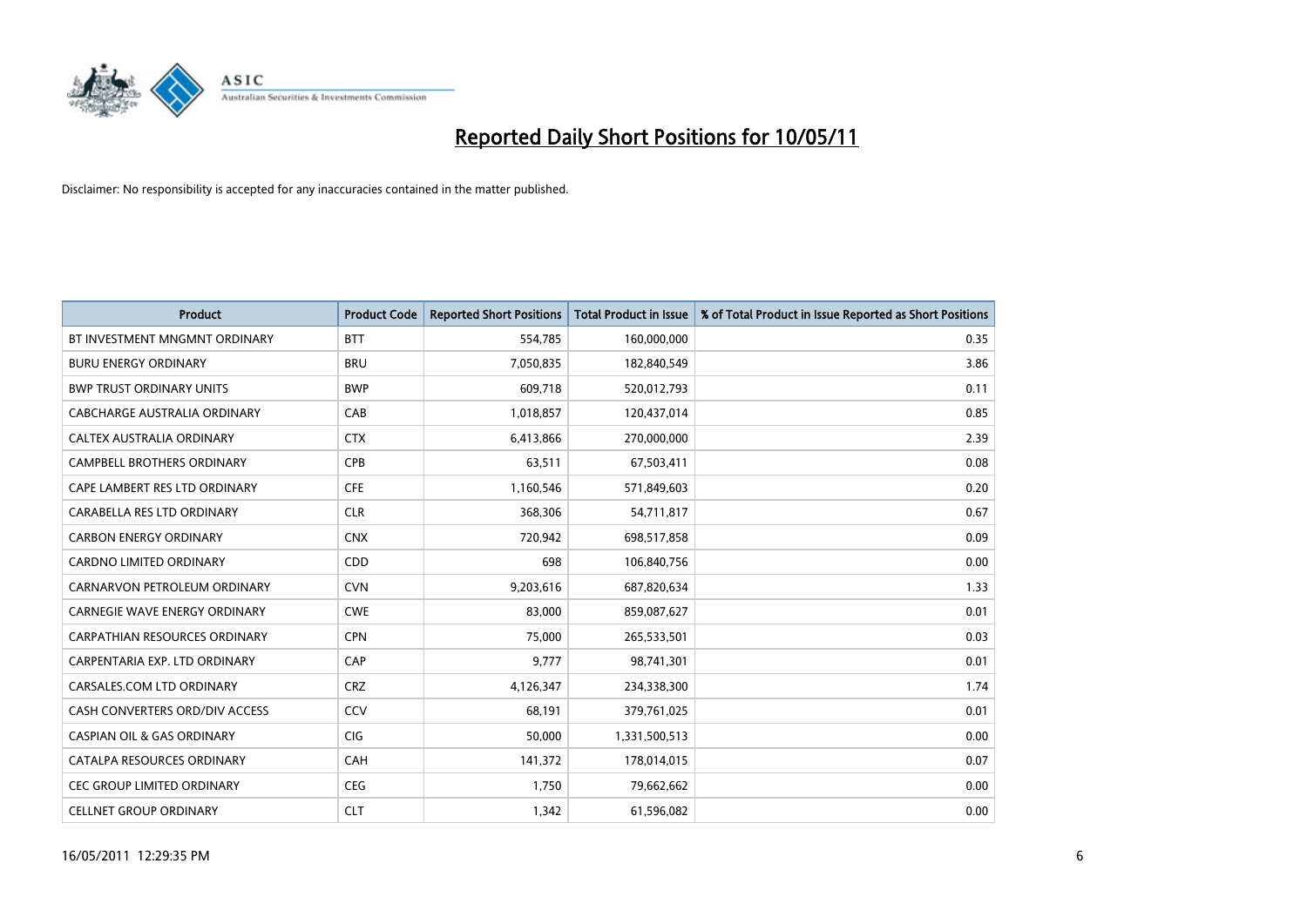

| <b>Product</b>                                | <b>Product Code</b> | <b>Reported Short Positions</b> | <b>Total Product in Issue</b> | % of Total Product in Issue Reported as Short Positions |
|-----------------------------------------------|---------------------|---------------------------------|-------------------------------|---------------------------------------------------------|
| CENTRAL PETROLEUM ORDINARY                    | <b>CTP</b>          | 318,068                         | 982,298,842                   | 0.03                                                    |
| <b>CENTRO PROPERTIES UNITS/ORD STAPLED</b>    | <b>CNP</b>          | 153,575                         | 972,414,514                   | 0.02                                                    |
| <b>CENTRO RETAIL GROUP STAPLED SECURITIES</b> | <b>CER</b>          | 732,002                         | 2,286,399,424                 | 0.03                                                    |
| CERAMIC FUEL CELLS ORDINARY                   | CFU                 | 1,167,073                       | 1,201,353,566                 | 0.09                                                    |
| <b>CFS RETAIL PROPERTY UNITS</b>              | <b>CFX</b>          | 38,887,281                      | 2,839,591,911                 | 1.36                                                    |
| CGA MINING LIMITED ORDINARY                   | <b>CGX</b>          | 282,809                         | 333,265,726                   | 0.08                                                    |
| <b>CHALLENGER DIV.PRO. STAPLED UNITS</b>      | <b>CDI</b>          | 64.876                          | 913,426,007                   | 0.00                                                    |
| CHALLENGER INFRAST. STAPLED UNITS             | <b>CIF</b>          | 8,176                           | 316,223,785                   | 0.00                                                    |
| <b>CHALLENGER LIMITED ORDINARY</b>            | CGF                 | 4,841,624                       | 500,332,188                   | 0.95                                                    |
| CHANDLER MACLEOD LTD ORDINARY                 | <b>CMG</b>          | 11,970                          | 463,971,344                   | 0.00                                                    |
| CHARTER HALL GROUP STAPLED US PROHIBIT.       | <b>CHC</b>          | 1,231,546                       | 306,341,814                   | 0.41                                                    |
| <b>CHARTER HALL OFFICE UNIT</b>               | CQO                 | 2,674,105                       | 493,319,730                   | 0.56                                                    |
| <b>CHARTER HALL RETAIL UNITS</b>              | <b>COR</b>          | 365,411                         | 305,200,723                   | 0.11                                                    |
| CHEMGENEX PHARMACEUT ORDINARY                 | <b>CXS</b>          | 5,107,206                       | 313,558,870                   | 1.63                                                    |
| CITIGOLD CORP LTD ORDINARY                    | <b>CTO</b>          | 2,059,217                       | 1,040,278,301                 | 0.20                                                    |
| CLINUVEL PHARMACEUT. ORDINARY                 | CUV                 | 4,127                           | 30,381,706                    | 0.01                                                    |
| <b>CLOUGH LIMITED ORDINARY</b>                | <b>CLO</b>          | 238,356                         | 769,801,269                   | 0.03                                                    |
| <b>COAL &amp; ALLIED ORDINARY</b>             | <b>CNA</b>          | 772                             | 86,584,735                    | 0.00                                                    |
| COAL OF AFRICA LTD ORDINARY                   | <b>CZA</b>          | 830,337                         | 531,139,661                   | 0.16                                                    |
| <b>COALSPUR MINES LTD ORDINARY</b>            | <b>CPL</b>          | 1,525,373                       | 527,593,428                   | 0.28                                                    |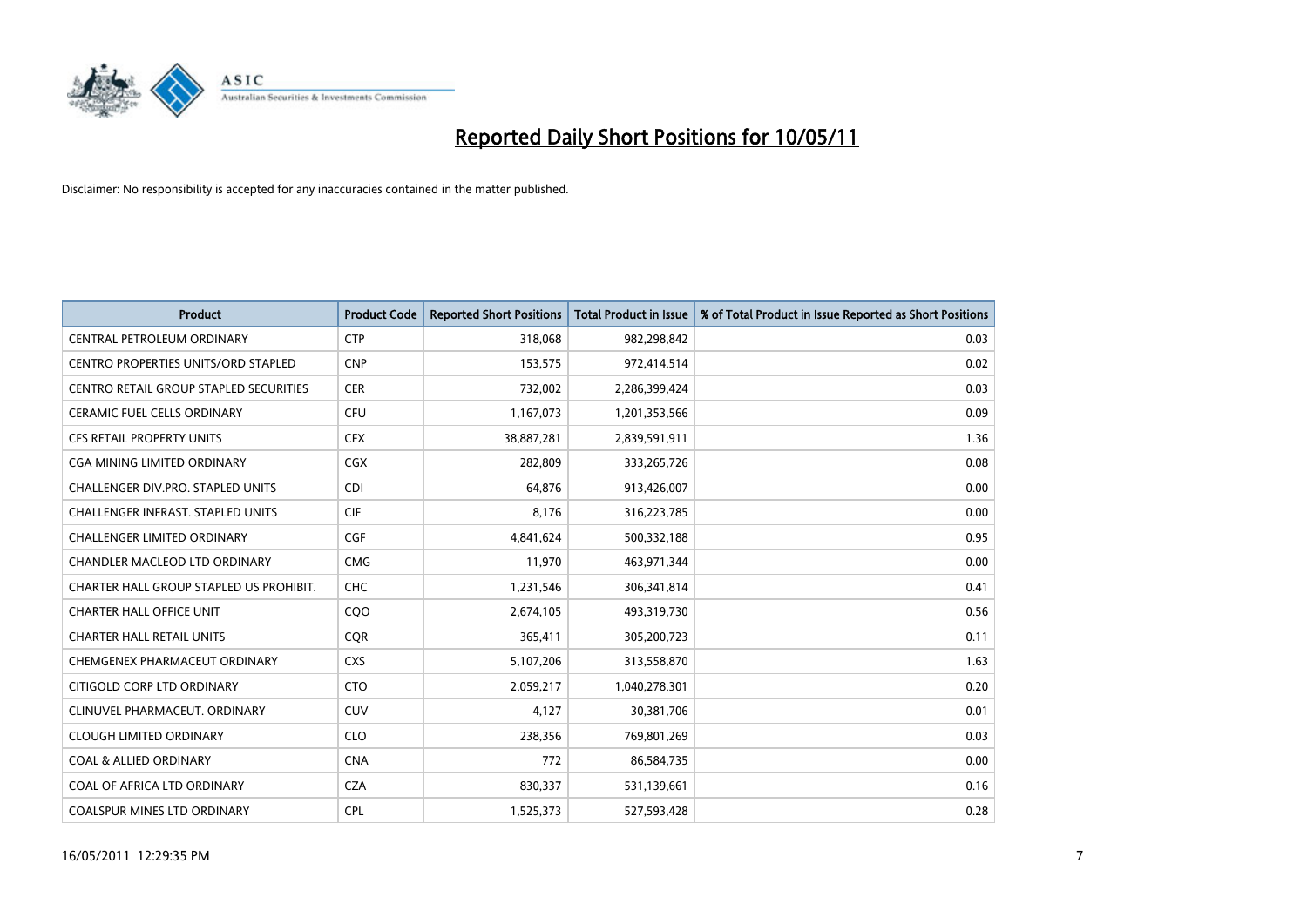

| <b>Product</b>                          | <b>Product Code</b> | <b>Reported Short Positions</b> | <b>Total Product in Issue</b> | % of Total Product in Issue Reported as Short Positions |
|-----------------------------------------|---------------------|---------------------------------|-------------------------------|---------------------------------------------------------|
| COCA-COLA AMATIL ORDINARY               | <b>CCL</b>          | 10,743,763                      | 757,969,396                   | 1.38                                                    |
| COCHLEAR LIMITED ORDINARY               | <b>COH</b>          | 1,586,066                       | 56,745,023                    | 2.80                                                    |
| <b>COCKATOO COAL ORDINARY</b>           | <b>COK</b>          | 10,614,729                      | 1,016,096,908                 | 1.04                                                    |
| <b>COKAL LTD ORDINARY</b>               | <b>CKA</b>          | 392,815                         | 128,083,735                   | 0.31                                                    |
| COMMONWEALTH BANK, ORDINARY             | <b>CBA</b>          | 15,055,801                      | 1,558,614,744                 | 0.90                                                    |
| <b>COMMONWEALTH PROP ORDINARY UNITS</b> | <b>CPA</b>          | 39,355,346                      | 2,449,599,711                 | 1.60                                                    |
| <b>COMPASS RESOURCES ORDINARY</b>       | <b>CMR</b>          | 160,952                         | 147,402,920                   | 0.11                                                    |
| <b>COMPUTERSHARE LTD ORDINARY</b>       | CPU                 | 4,250,172                       | 555,664,059                   | 0.76                                                    |
| CONNECTEAST GROUP STAPLED               | CEU                 | 28,326,851                      | 3,940,145,951                 | 0.73                                                    |
| CONQUEST MINING ORDINARY                | COT                 | 207,664                         | 583,241,478                   | 0.02                                                    |
| CONSOLIDATED MEDIA, ORDINARY            | <b>CMJ</b>          | 3,819,107                       | 561,834,996                   | 0.68                                                    |
| <b>CONTANGO MICROCAP ORDINARY</b>       | <b>CTN</b>          | 7,500                           | 146,423,793                   | 0.01                                                    |
| CONTINENTAL COAL LTD ORDINARY           | CCC                 | 682,763                         | 1,980,616,757                 | 0.03                                                    |
| <b>COOPER ENERGY LTD ORDINARY</b>       | <b>COE</b>          | 89,539                          | 292,576,001                   | 0.03                                                    |
| <b>COPPER STRIKE LTD ORDINARY</b>       | <b>CSE</b>          | 714                             | 129,455,571                   | 0.00                                                    |
| <b>CORDLIFE LIMITED ORDINARY</b>        | CBB                 |                                 | 145,360,920                   | 0.00                                                    |
| <b>COUNT FINANCIAL ORDINARY</b>         | COU                 | 691,875                         | 262,212,976                   | 0.27                                                    |
| <b>CROMWELL PROP STAPLED SECURITIES</b> | <b>CMW</b>          | 85,622                          | 962,845,605                   | 0.01                                                    |
| <b>CROWN LIMITED ORDINARY</b>           | <b>CWN</b>          | 4,479,438                       | 754,131,800                   | 0.58                                                    |
| <b>CSG LIMITED ORDINARY</b>             | CSV                 | 863,519                         | 277,224,500                   | 0.31                                                    |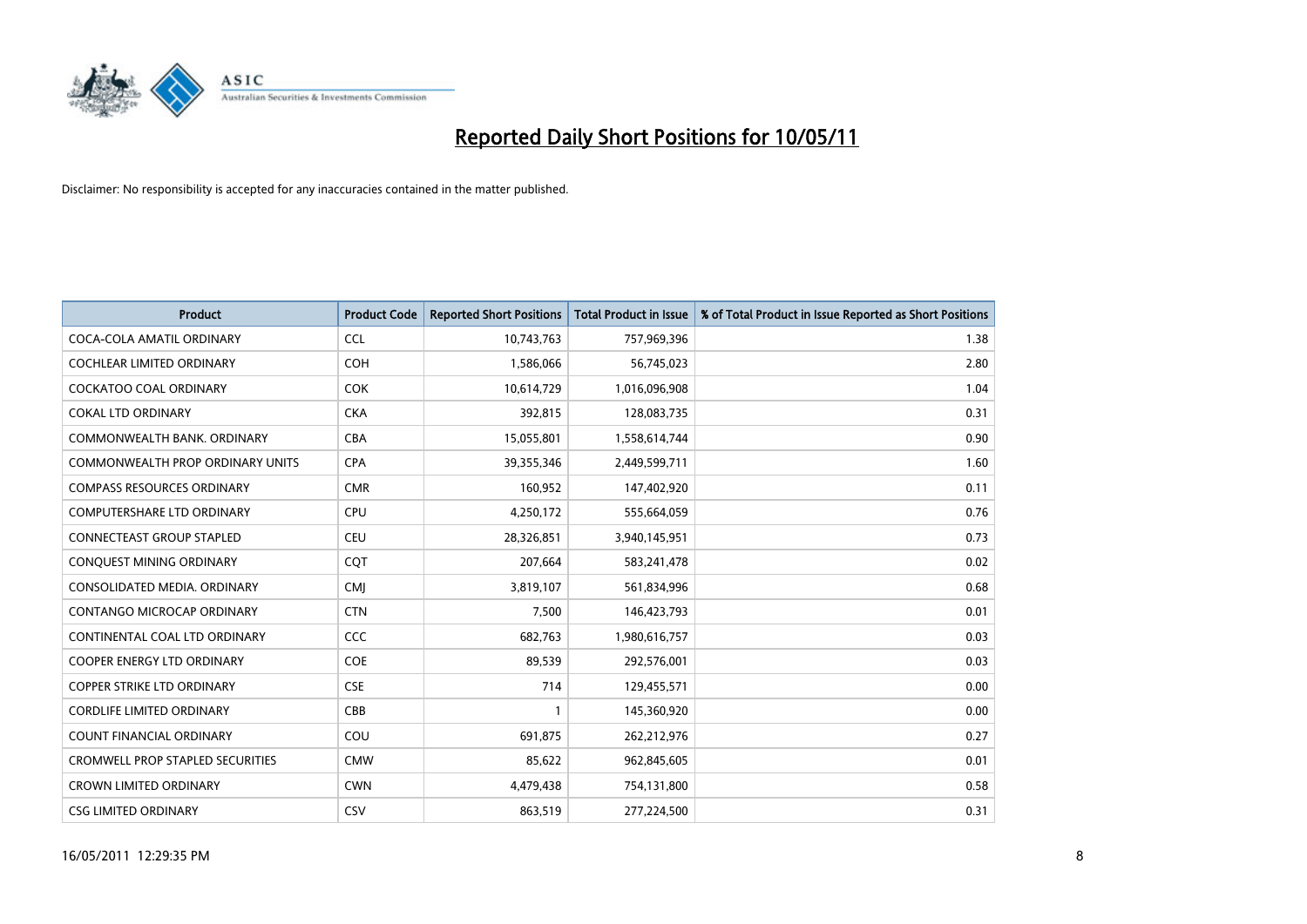

| <b>Product</b>                      | <b>Product Code</b> | <b>Reported Short Positions</b> | Total Product in Issue | % of Total Product in Issue Reported as Short Positions |
|-------------------------------------|---------------------|---------------------------------|------------------------|---------------------------------------------------------|
| <b>CSL LIMITED ORDINARY</b>         | <b>CSL</b>          | 8,624,842                       | 537,373,749            | 1.60                                                    |
| <b>CSR LIMITED ORDINARY</b>         | <b>CSR</b>          | 15,123,695                      | 506,000,315            | 2.99                                                    |
| <b>CUDECO LIMITED ORDINARY</b>      | CDU                 | 981,223                         | 145,512,643            | 0.66                                                    |
| <b>CUE ENERGY RESOURCE ORDINARY</b> | <b>CUE</b>          | 84,070                          | 694,819,718            | 0.01                                                    |
| <b>CUSTOMERS LIMITED ORDINARY</b>   | CUS                 | 61,773                          | 134,869,357            | 0.04                                                    |
| DART ENERGY LTD ORDINARY            | <b>DTE</b>          | 560,929                         | 659,706,374            | 0.07                                                    |
| DAVID JONES LIMITED ORDINARY        | <b>DJS</b>          | 22,779,658                      | 518,034,694            | 4.40                                                    |
| DECMIL GROUP LIMITED ORDINARY       | <b>DCG</b>          | 17,397                          | 124,204,568            | 0.01                                                    |
| DEEP YELLOW LIMITED ORDINARY        | <b>DYL</b>          | 15,876                          | 1,127,534,458          | 0.00                                                    |
| DEVINE LIMITED ORDINARY             | <b>DVN</b>          | 1,000                           | 634,918,223            | 0.00                                                    |
| DEXUS PROPERTY GROUP STAPLED UNITS  | <b>DXS</b>          | 17,856,295                      | 4,839,024,176          | 0.37                                                    |
| DISCOVERY METALS LTD ORDINARY       | <b>DML</b>          | 2,963,137                       | 437,114,481            | 0.66                                                    |
| DIERRIWARRH ORDINARY                | <b>DIW</b>          | 204                             | 214,589,736            | 0.00                                                    |
| DOMINO PIZZA ENTERPR ORDINARY       | <b>DMP</b>          | 245,003                         | 68,407,674             | 0.36                                                    |
| DOWNER EDI LIMITED ORDINARY         | <b>DOW</b>          | 6,754,671                       | 429,100,296            | 1.56                                                    |
| DUET GROUP STAPLED US PROHIBIT.     | <b>DUE</b>          | 2,107,396                       | 909,692,991            | 0.23                                                    |
| DULUXGROUP LIMITED ORDINARY         | <b>DLX</b>          | 8,107,909                       | 367,456,259            | 2.20                                                    |
| DYESOL LIMITED ORDINARY             | <b>DYE</b>          | 250,500                         | 153,894,736            | 0.16                                                    |
| <b>EASTERN STAR GAS ORDINARY</b>    | ESG                 | 7,202,874                       | 991,567,041            | 0.71                                                    |
| EDT RETAIL TRUST UNITS              | <b>EDT</b>          | 117,407                         | 4,700,290,868          | 0.00                                                    |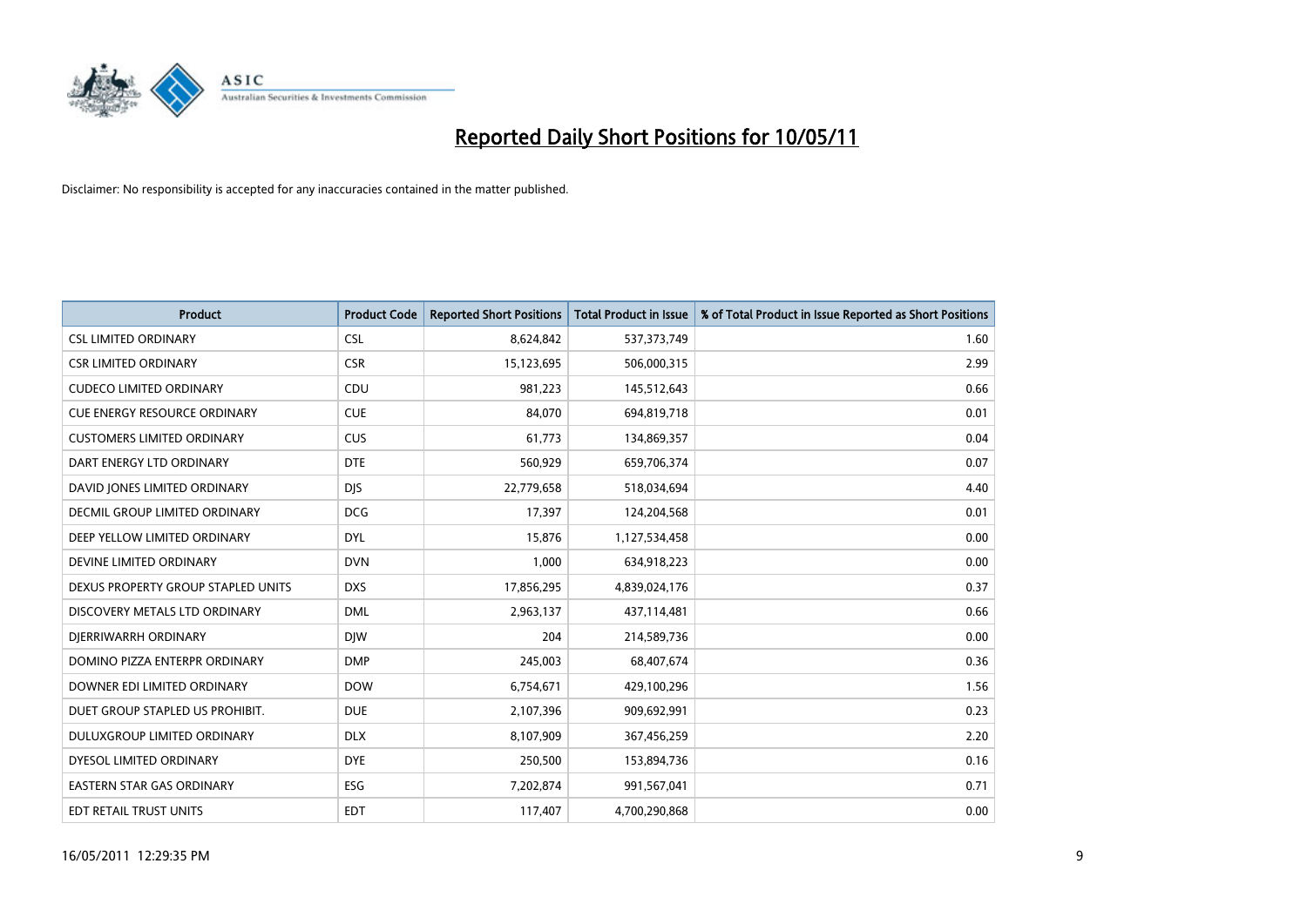

| <b>Product</b>                            | <b>Product Code</b> | <b>Reported Short Positions</b> | <b>Total Product in Issue</b> | % of Total Product in Issue Reported as Short Positions |
|-------------------------------------------|---------------------|---------------------------------|-------------------------------|---------------------------------------------------------|
| <b>ELDERS LIMITED HYBRIDS</b>             | <b>ELDPA</b>        | 142,653                         | 1,500,000                     | 9.51                                                    |
| ELDERS LIMITED ORDINARY                   | <b>ELD</b>          | 14,991,528                      | 448,598,480                   | 3.33                                                    |
| ELDORADO GOLD CORP CDI 1:1                | EAU                 | 100,780                         | 19,644,760                    | 0.50                                                    |
| ELEMENTAL MINERALS ORDINARY               | <b>ELM</b>          | 77,328                          | 158,541,062                   | 0.05                                                    |
| ELIXIR PETROLEUM LTD ORDINARY             | <b>EXR</b>          | 324,400                         | 188,988,472                   | 0.17                                                    |
| <b>EMECO HOLDINGS ORDINARY</b>            | <b>EHL</b>          | 509,107                         | 631,237,586                   | 0.08                                                    |
| <b>ENERGY RESOURCES ORDINARY 'A'</b>      | <b>ERA</b>          | 4,921,066                       | 190,737,934                   | 2.59                                                    |
| ENERGY WORLD CORPOR. ORDINARY             | <b>EWC</b>          | 20,018,089                      | 1,561,166,672                 | 1.26                                                    |
| <b>ENTEK ENERGY LTD ORDINARY</b>          | <b>ETE</b>          | 489.903                         | 330,846,405                   | 0.15                                                    |
| ENTELLECT LIMITED ORDINARY                | <b>ESN</b>          | 464,050                         | 87,239,240                    | 0.53                                                    |
| <b>ENVESTRA LIMITED ORDINARY</b>          | <b>ENV</b>          | 3,202,225                       | 1,468,560,201                 | 0.22                                                    |
| EQUINOX MINERALS LTD CHESS DEPOSITARY INT | EQN                 | 2,138,471                       | 879,495,876                   | 0.23                                                    |
| <b>EVEREST FINANCIAL ORDINARY</b>         | <b>EFG</b>          | 4,300                           | 25,143,824                    | 0.02                                                    |
| <b>EXTRACT RESOURCES ORDINARY</b>         | <b>EXT</b>          | 508,186                         | 251,191,285                   | 0.19                                                    |
| FAIRFAX MEDIA LTD ORDINARY                | <b>FXI</b>          | 304,365,079                     | 2,351,955,725                 | 12.91                                                   |
| <b>FAR LTD ORDINARY</b>                   | <b>FAR</b>          | 21,000,000                      | 1,245,351,164                 | 1.69                                                    |
| FERRAUS LIMITED ORDINARY                  | <b>FRS</b>          | 370                             | 249,398,565                   | 0.00                                                    |
| FISHER & PAYKEL APP. ORDINARY             | <b>FPA</b>          | 18,298                          | 724,235,162                   | 0.00                                                    |
| FISHER & PAYKEL H. ORDINARY               | <b>FPH</b>          | 2,385,266                       | 520,473,867                   | 0.46                                                    |
| FKP PROPERTY GROUP STAPLED SECURITIES     | <b>FKP</b>          | 19,768,161                      | 1,184,196,147                 | 1.66                                                    |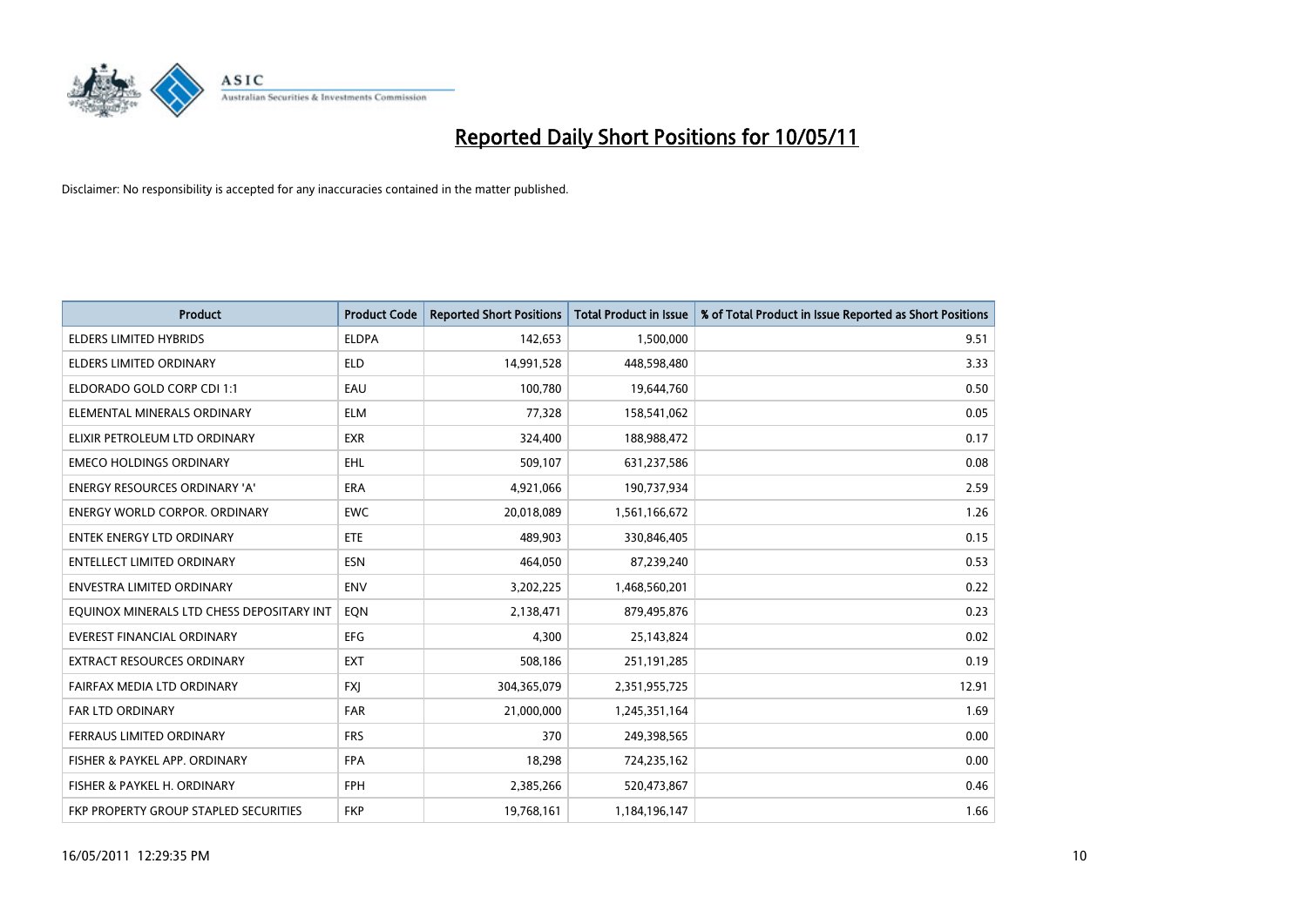

| <b>Product</b>                       | <b>Product Code</b> | <b>Reported Short Positions</b> | <b>Total Product in Issue</b> | % of Total Product in Issue Reported as Short Positions |
|--------------------------------------|---------------------|---------------------------------|-------------------------------|---------------------------------------------------------|
| FLEETWOOD CORP ORDINARY              | <b>FWD</b>          | 212,395                         | 57,820,053                    | 0.37                                                    |
| <b>FLETCHER BUILDING ORDINARY</b>    | <b>FBU</b>          | 5,960,492                       | 678,573,570                   | 0.87                                                    |
| FLEXIGROUP LIMITED ORDINARY          | <b>FXL</b>          | 108,289                         | 275,472,492                   | 0.04                                                    |
| <b>FLIGHT CENTRE ORDINARY</b>        | <b>FLT</b>          | 3,526,119                       | 99,939,087                    | 3.51                                                    |
| FLINDERS MINES LTD ORDINARY          | <b>FMS</b>          | 21,266,491                      | 1,820,634,571                 | 1.15                                                    |
| <b>FOCUS MINERALS LTD ORDINARY</b>   | <b>FML</b>          | 418,864                         | 3,440,515,431                 | 0.01                                                    |
| <b>FORGE GROUP LIMITED ORDINARY</b>  | <b>FGE</b>          | 32,463                          | 82,924,014                    | 0.04                                                    |
| FORTE ENERGY NL ORDINARY             | <b>FTE</b>          | 2,658,986                       | 695,589,311                   | 0.38                                                    |
| FORTESCUE METALS GRP ORDINARY        | <b>FMG</b>          | 20,066,128                      | 3,112,917,409                 | 0.62                                                    |
| <b>FOSTER'S GROUP ORDINARY</b>       | <b>FGL</b>          | 6,607,265                       | 1,940,782,034                 | 0.34                                                    |
| FTD CORPORATION ORDINARY             | <b>FTD</b>          | 8,088                           | 36,474,593                    | 0.02                                                    |
| <b>FUNTASTIC LIMITED ORDINARY</b>    | <b>FUN</b>          | 322,528                         | 340,997,682                   | 0.09                                                    |
| <b>G.U.D. HOLDINGS ORDINARY</b>      | GUD                 | 394,873                         | 69,089,611                    | 0.57                                                    |
| <b>GALAXY RESOURCES ORDINARY</b>     | <b>GXY</b>          | 975,422                         | 245,236,053                   | 0.39                                                    |
| <b>GEODYNAMICS LIMITED ORDINARY</b>  | GDY                 | 220,613                         | 336,892,832                   | 0.07                                                    |
| <b>GINDALBIE METALS LTD ORDINARY</b> | <b>GBG</b>          | 47,723,253                      | 935,615,590                   | 5.07                                                    |
| <b>GLOBAL MINING ORDINARY</b>        | <b>GMI</b>          | 8,951                           | 191,820,968                   | 0.00                                                    |
| <b>GLOUCESTER COAL ORDINARY</b>      | GCL                 | 364,108                         | 140,447,062                   | 0.25                                                    |
| <b>GME RESOURCES LTD ORDINARY</b>    | <b>GME</b>          | 800                             | 302,352,750                   | 0.00                                                    |
| <b>GOLD ONE INT LTD ORDINARY</b>     | GDO                 | 127,236                         | 807,350,406                   | 0.01                                                    |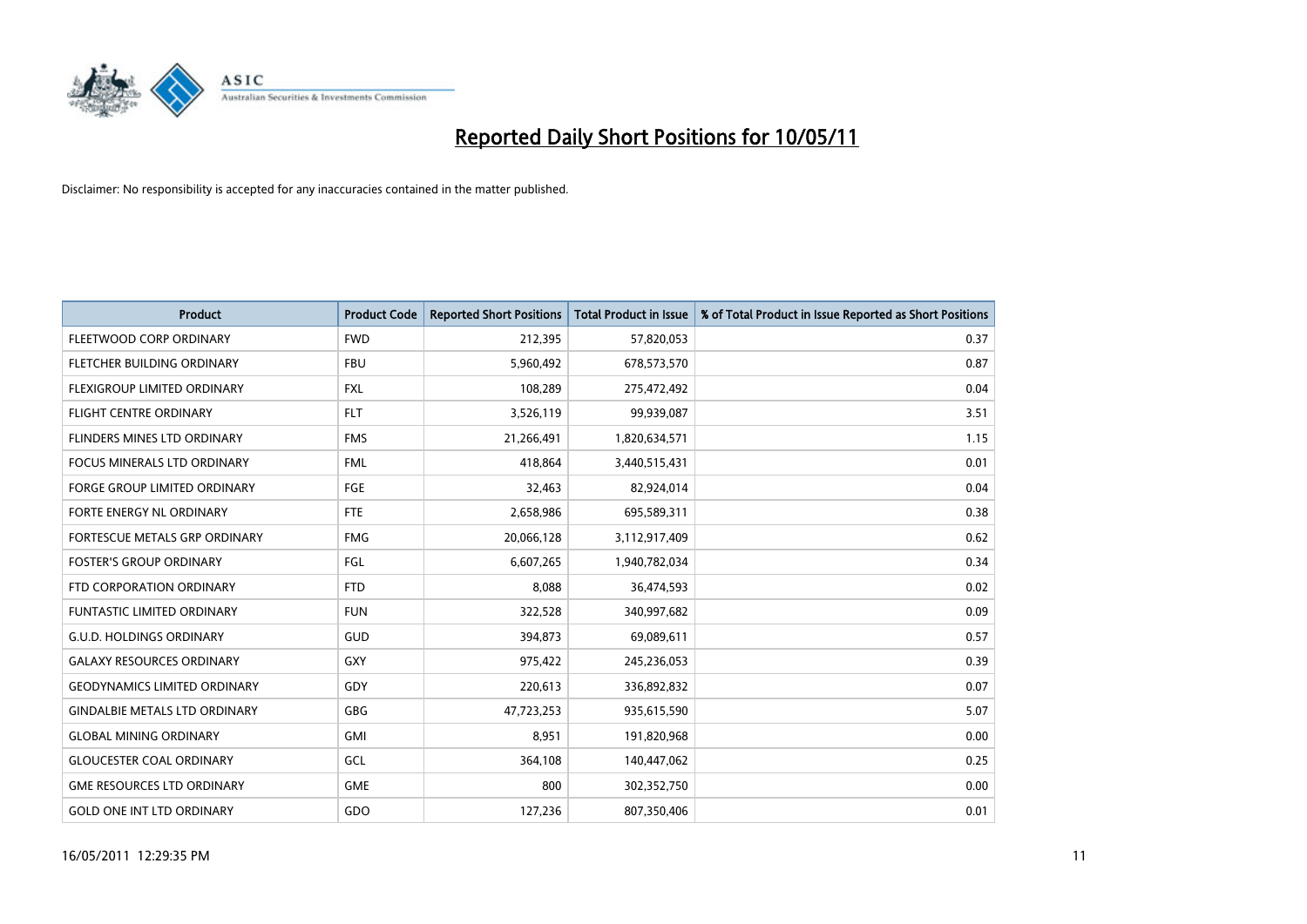

| <b>Product</b>                                   | <b>Product Code</b> | <b>Reported Short Positions</b> | <b>Total Product in Issue</b> | % of Total Product in Issue Reported as Short Positions |
|--------------------------------------------------|---------------------|---------------------------------|-------------------------------|---------------------------------------------------------|
| <b>GOLD ROAD RES LTD ORDINARY</b>                | GOR                 | 39,976                          | 286,359,055                   | 0.01                                                    |
| <b>GOLDEN RIM RESOURCES ORDINARY</b>             | <b>GMR</b>          | 563                             | 359,396,731                   | 0.00                                                    |
| <b>GOLDEN WEST RESOURCE ORDINARY</b>             | <b>GWR</b>          | 1.651                           | 192,082,567                   | 0.00                                                    |
| <b>GOODMAN FIELDER, ORDINARY</b>                 | <b>GFF</b>          | 51,825,884                      | 1,380,386,438                 | 3.75                                                    |
| <b>GOODMAN GROUP STAPLED US PROHIBIT.</b>        | <b>GMG</b>          | 9,322,006                       | 6,893,222,796                 | 0.13                                                    |
| <b>GPT GROUP STAPLED SEC.</b>                    | GPT                 | 12,744,430                      | 1,855,529,431                 | 0.67                                                    |
| <b>GRAINCORP LIMITED A CLASS ORDINARY</b>        | <b>GNC</b>          | 1,042,456                       | 198,318,900                   | 0.50                                                    |
| <b>GRANGE RESOURCES, ORDINARY</b>                | GRR                 | 67,183                          | 1,152,846,724                 | 0.00                                                    |
| <b>GREENCAP LIMITED ORDINARY</b>                 | GCG                 |                                 | 262,515,385                   | 0.00                                                    |
| <b>GREENLAND MIN EN LTD ORDINARY</b>             | GGG                 | 1,628,665                       | 328,510,882                   | 0.50                                                    |
| <b>GRYPHON MINERALS LTD ORDINARY</b>             | GRY                 | 172,097                         | 299,822,058                   | 0.05                                                    |
| <b>GUINNESS PEAT GROUP. CHESS DEPOSITARY INT</b> | <b>GPG</b>          | 624,606                         | 300,865,269                   | 0.20                                                    |
| <b>GUNNS LIMITED ORDINARY</b>                    | <b>GNS</b>          | 40,451,441                      | 848,401,559                   | 4.77                                                    |
| <b>GWA GROUP LTD ORDINARY</b>                    | <b>GWA</b>          | 6,940,786                       | 301,525,014                   | 2.31                                                    |
| <b>HARVEY NORMAN ORDINARY</b>                    | <b>HVN</b>          | 42,575,091                      | 1,062,316,784                 | 4.01                                                    |
| HASTIE GROUP LIMITED ORDINARY                    | <b>HST</b>          | 1,105,473                       | 239,781,419                   | 0.46                                                    |
| HASTINGS DIVERSIFIED STAPLED SECURITY            | <b>HDF</b>          | 656,346                         | 529,187,294                   | 0.12                                                    |
| <b>HEARTWARE INT INC CDI 35:1</b>                | <b>HIN</b>          | 272,008                         | 48,598,550                    | 0.56                                                    |
| <b>HENDERSON GROUP CDI 1:1</b>                   | <b>HGG</b>          | 3,530,525                       | 584,919,716                   | 0.58                                                    |
| HEA HOLDINGS LIMITED ORDINARY                    | <b>HFA</b>          | 447.022                         | 117,332,831                   | 0.37                                                    |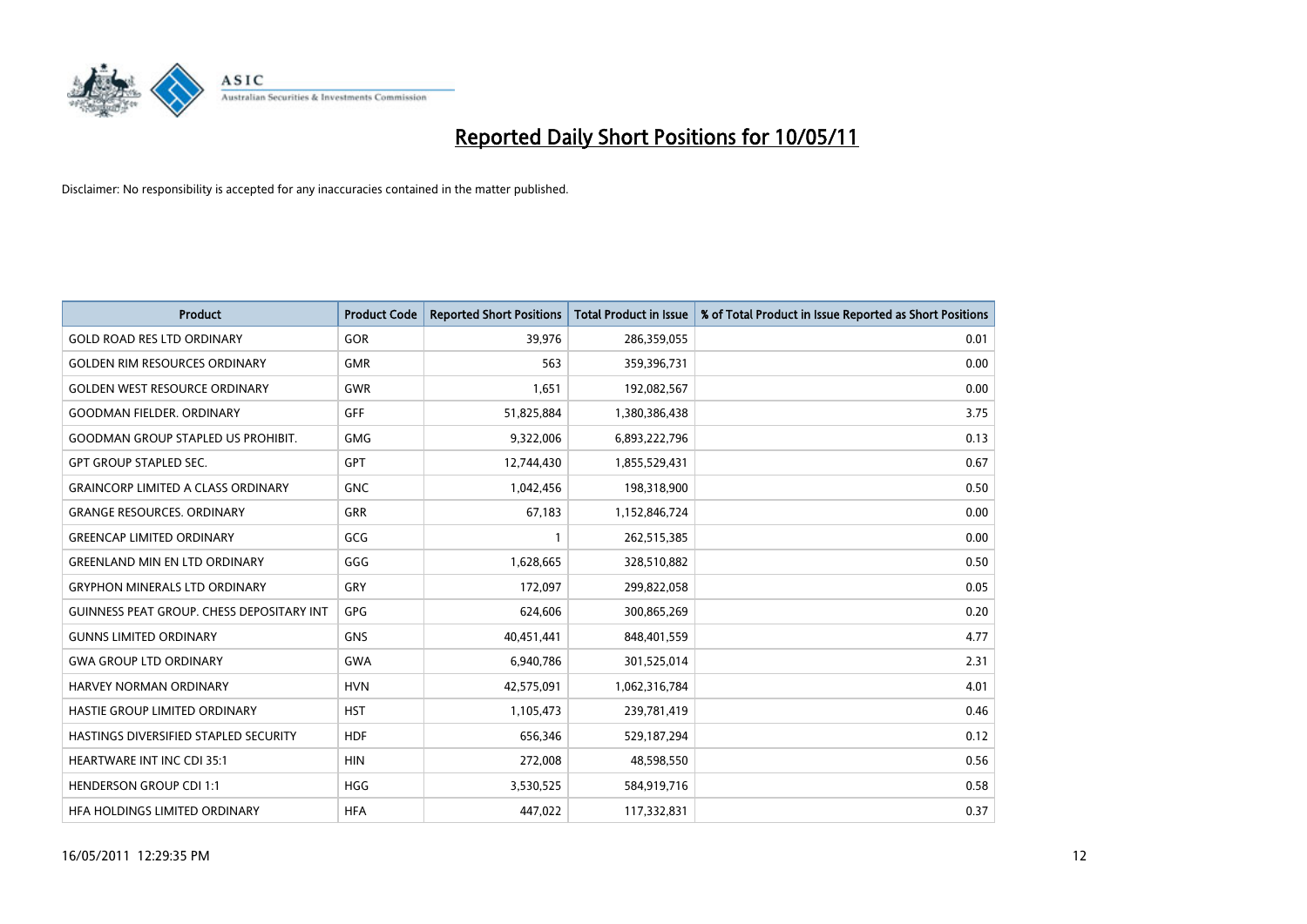

| <b>Product</b>                      | <b>Product Code</b> | <b>Reported Short Positions</b> | <b>Total Product in Issue</b> | % of Total Product in Issue Reported as Short Positions |
|-------------------------------------|---------------------|---------------------------------|-------------------------------|---------------------------------------------------------|
| <b>HIGHLANDS PACIFIC ORDINARY</b>   | <b>HIG</b>          | 2,587,126                       | 686,082,148                   | 0.38                                                    |
| HILLGROVE RES LTD ORDINARY          | <b>HGO</b>          | 361,725                         | 793,698,575                   | 0.05                                                    |
| HILLS HOLDINGS LTD ORDINARY         | <b>HIL</b>          | 2,470,306                       | 249,139,016                   | 0.99                                                    |
| HORIZON OIL LIMITED ORDINARY        | <b>HZN</b>          | 2,363,762                       | 1,130,811,515                 | 0.20                                                    |
| HUNNU COAL LIMITED ORDINARY         | <b>HUN</b>          | 18,726                          | 212,565,002                   | 0.01                                                    |
| <b>ICON ENERGY LIMITED ORDINARY</b> | <b>ICN</b>          | 241,780                         | 469,301,394                   | 0.05                                                    |
| <b>IINET LIMITED ORDINARY</b>       | <b>IIN</b>          | 1,282,089                       | 152,160,119                   | 0.84                                                    |
| ILUKA RESOURCES ORDINARY            | <b>ILU</b>          | 1,802,139                       | 418,700,517                   | 0.41                                                    |
| <b>IMDEX LIMITED ORDINARY</b>       | <b>IMD</b>          | 111,446                         | 199,414,165                   | 0.04                                                    |
| IMF (AUSTRALIA) LTD ORDINARY        | <b>IMF</b>          | 350,542                         | 123,828,193                   | 0.28                                                    |
| IMX RESOURCES LTD ORDINARY          | <b>IXR</b>          | 20,000                          | 262,612,803                   | 0.01                                                    |
| <b>INCITEC PIVOT ORDINARY</b>       | <b>IPL</b>          | 1,495,215                       | 1,628,730,107                 | 0.09                                                    |
| INDAGO RESOURCES LTD ORDINARY       | <b>IDG</b>          | 8,179                           | 6,209,865                     | 0.13                                                    |
| INDEPENDENCE GROUP ORDINARY         | <b>IGO</b>          | 677,849                         | 199,497,042                   | 0.33                                                    |
| <b>INDOPHIL RESOURCES ORDINARY</b>  | <b>IRN</b>          | 547,745                         | 471,445,763                   | 0.10                                                    |
| <b>INDUSTREA LIMITED ORDINARY</b>   | IDL                 | 1,734,247                       | 364,524,797                   | 0.46                                                    |
| INFIGEN ENERGY STAPLED SECURITIES   | <b>IFN</b>          | 3,398,458                       | 762,265,972                   | 0.44                                                    |
| ING RE COM GROUP STAPLED SECURITIES | <b>ILF</b>          | 9,075                           | 441,029,194                   | 0.00                                                    |
| INSURANCE AUSTRALIA ORDINARY        | IAG                 | 10,126,411                      | 2,079,034,021                 | 0.46                                                    |
| INT GOLDFIELDS LTD ORDINARY         | <b>IGS</b>          | 12,197,682                      | 500,440,386                   | 2.44                                                    |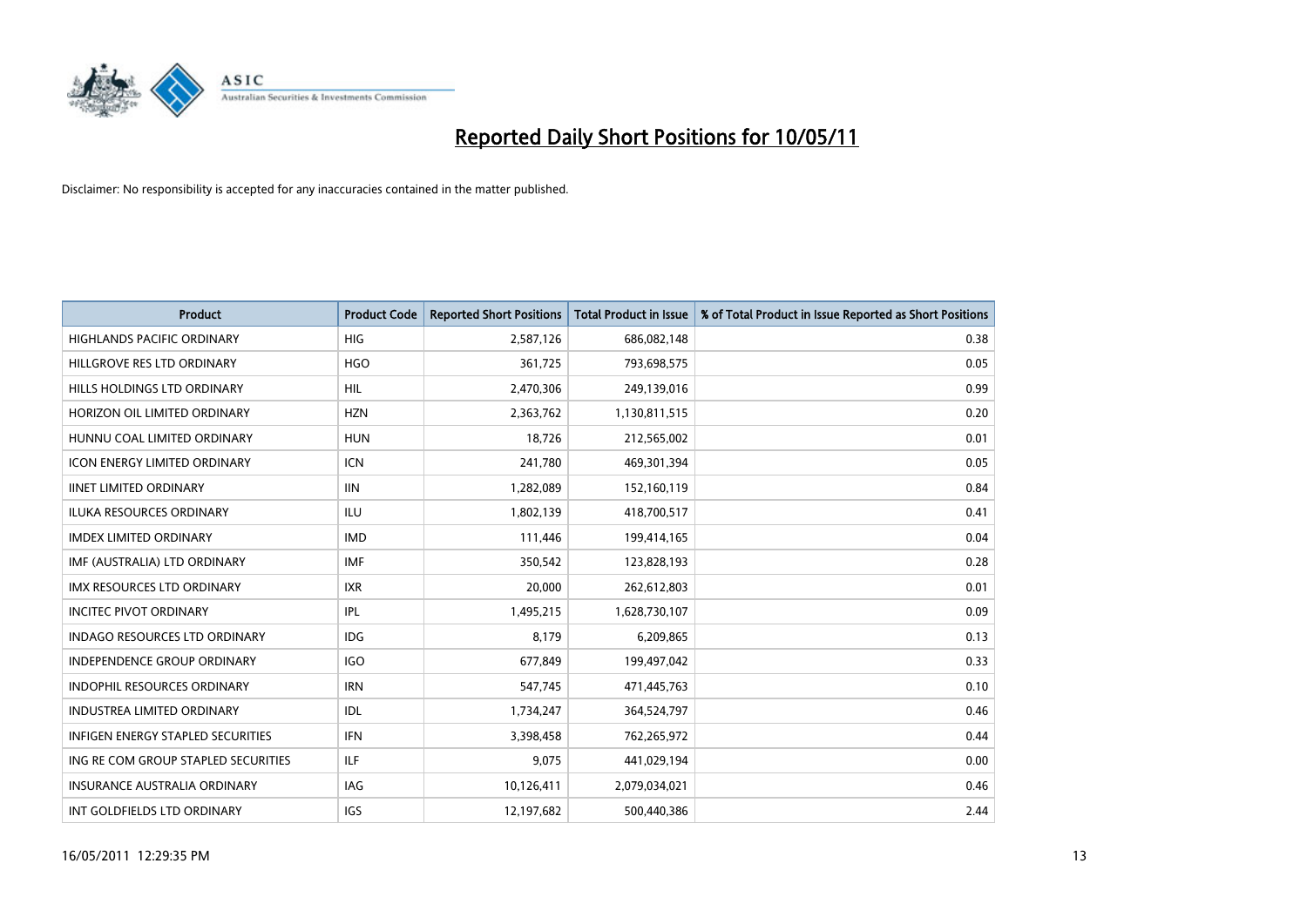

| <b>Product</b>                                  | <b>Product Code</b> | <b>Reported Short Positions</b> | Total Product in Issue | % of Total Product in Issue Reported as Short Positions |
|-------------------------------------------------|---------------------|---------------------------------|------------------------|---------------------------------------------------------|
| <b>INTEGRA MINING LTD, ORDINARY</b>             | <b>IGR</b>          | 5,107,913                       | 841,525,727            | 0.60                                                    |
| <b>INTREPID MINES ORDINARY</b>                  | <b>IAU</b>          | 1,977,562                       | 520,617,420            | 0.37                                                    |
| <b>INVESTA OFFICE FUND STAPLED SECURITIES</b>   | <b>IOF</b>          | 10,979,871                      | 2,729,071,212          | 0.40                                                    |
| <b>INVOCARE LIMITED ORDINARY</b>                | <b>IVC</b>          | 709,351                         | 102,421,288            | 0.69                                                    |
| <b>ION LIMITED ORDINARY</b>                     | <b>ION</b>          | 164,453                         | 256,365,105            | 0.06                                                    |
| <b>IOOF HOLDINGS LTD ORDINARY</b>               | <b>IFL</b>          | 985,543                         | 229,794,395            | 0.42                                                    |
| <b>IRESS MARKET TECH. ORDINARY</b>              | <b>IRE</b>          | 2,190,507                       | 126,018,142            | 1.72                                                    |
| <b>IRON ORE HOLDINGS ORDINARY</b>               | <b>IOH</b>          | 14,860                          | 139,079,674            | 0.01                                                    |
| ISHARES FTSE CHINA25 CDI 1:1                    | <b>IZZ</b>          | 4,972                           | 128,250,000            | 0.00                                                    |
| ISHARES MSCLAUS 200 ISHARES MSCLAUS 200         | IOZ                 | 1,780                           | 1,950,015              | 0.09                                                    |
| <b>ISHARES MSCI BRIC CDI 1:1</b>                | <b>IBK</b>          | 9,528                           | 3,650,000              | 0.26                                                    |
| <b>ISHARES MSCI EAFE CDI 1:1</b>                | <b>IVE</b>          | 1,341,533                       | 590,400,000            | 0.23                                                    |
| ISHARES S&P 500 CDI 1:1                         | <b>IVV</b>          | 598,075                         | 116,350,000            | 0.51                                                    |
| ISHARES S&P HIGH DIV ISHARES S&P HIGH DIV       | <b>IHD</b>          | 5,208                           | 1,700,055              | 0.31                                                    |
| ISHARES S&P/ASX 20 ISHARES S&P/ASX20            | <b>ILC</b>          | 18,342                          | 2,175,008              | 0.84                                                    |
| ISHARES SMALL ORDS ISHARES SMALL ORDS           | <b>ISO</b>          | 151,036                         | 5,700,000              | 2.65                                                    |
| <b>ISOFT GROUP LIMITED ORDINARY</b>             | <b>ISF</b>          | 4,838,332                       | 1,070,595,874          | 0.46                                                    |
| IVANHOE AUSTRALIA ORDINARY                      | <b>IVA</b>          | 355,984                         | 418,709,553            | 0.07                                                    |
| <b>JABIRU METALS LTD ORDINARY</b>               | <b>JML</b>          | 23,141                          | 558,654,366            | 0.00                                                    |
| <b>JAMES HARDIE INDUST CHESS DEPOSITARY INT</b> | <b>IHX</b>          | 19,124,750                      | 436,386,587            | 4.33                                                    |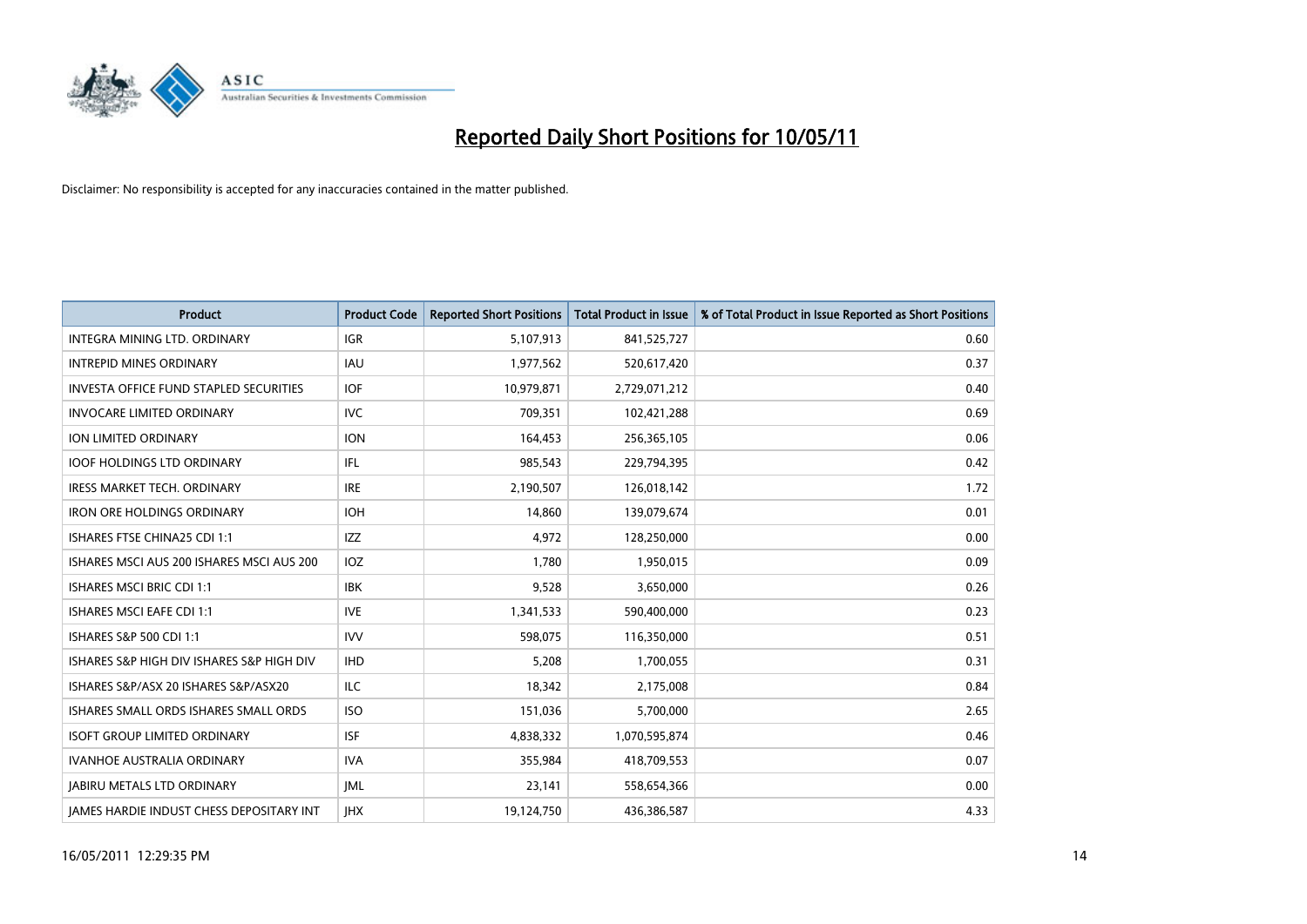

| <b>Product</b>                        | <b>Product Code</b> | <b>Reported Short Positions</b> | Total Product in Issue | % of Total Product in Issue Reported as Short Positions |
|---------------------------------------|---------------------|---------------------------------|------------------------|---------------------------------------------------------|
| <b>JAMESON RESOURCES ORDINARY</b>     | JAL                 | 1,600,000                       | 95,828,865             | 1.67                                                    |
| <b>JB HI-FI LIMITED ORDINARY</b>      | <b>JBH</b>          | 8,377,822                       | 109,364,105            | 7.65                                                    |
| KAGARA LTD ORDINARY                   | KZL                 | 7,521,671                       | 708,583,835            | 1.06                                                    |
| KANGAROO RES LTD ORDINARY             | <b>KRL</b>          | 600,000                         | 1,129,430,012          | 0.05                                                    |
| KAROON GAS AUSTRALIA ORDINARY         | <b>KAR</b>          | 1,092,016                       | 221,420,769            | 0.48                                                    |
| KASBAH RESOURCES ORDINARY             | <b>KAS</b>          | 19,529                          | 364,262,596            | 0.01                                                    |
| KATHMANDU HOLD LTD ORDINARY           | <b>KMD</b>          | 951.099                         | 200,000,000            | 0.46                                                    |
| <b>KEYBRIDGE CAPITAL ORDINARY</b>     | <b>KBC</b>          | 5,999                           | 172,070,564            | 0.00                                                    |
| KIMBERLEY METALS LTD ORDINARY         | KBL                 | 1,821                           | 161,976,319            | 0.00                                                    |
| KINGSGATE CONSOLID. ORDINARY          | <b>KCN</b>          | 2,295,977                       | 135,221,250            | 1.67                                                    |
| KINGSROSE MINING LTD ORDINARY         | <b>KRM</b>          | 440,446                         | 263,130,366            | 0.16                                                    |
| LEIGHTON HOLDINGS ORDINARY            | LEI                 | 8,468,638                       | 325,663,190            | 2.54                                                    |
| LEND LEASE GROUP UNIT/ORD STAPLED     | LLC                 | 4,214,308                       | 570,915,669            | 0.71                                                    |
| LINC ENERGY LTD ORDINARY              | <b>LNC</b>          | 6,315,298                       | 503,418,900            | 1.24                                                    |
| LIQUEFIED NATURAL ORDINARY            | <b>LNG</b>          | 267,190                         | 214,099,015            | 0.12                                                    |
| LYNAS CORPORATION ORDINARY            | <b>LYC</b>          | 32,053,607                      | 1,690,819,142          | 1.92                                                    |
| MACARTHUR COAL ORDINARY               | <b>MCC</b>          | 3,653,338                       | 302,092,343            | 1.19                                                    |
| <b>MACMAHON HOLDINGS ORDINARY</b>     | <b>MAH</b>          | 9,347,515                       | 733,711,705            | 1.25                                                    |
| MACO ATLAS ROADS GRP ORDINARY STAPLED | <b>MOA</b>          | 5,568,917                       | 452,345,907            | 1.24                                                    |
| MACQUARIE GROUP LTD ORDINARY          | <b>MOG</b>          | 2,417,513                       | 346,814,961            | 0.70                                                    |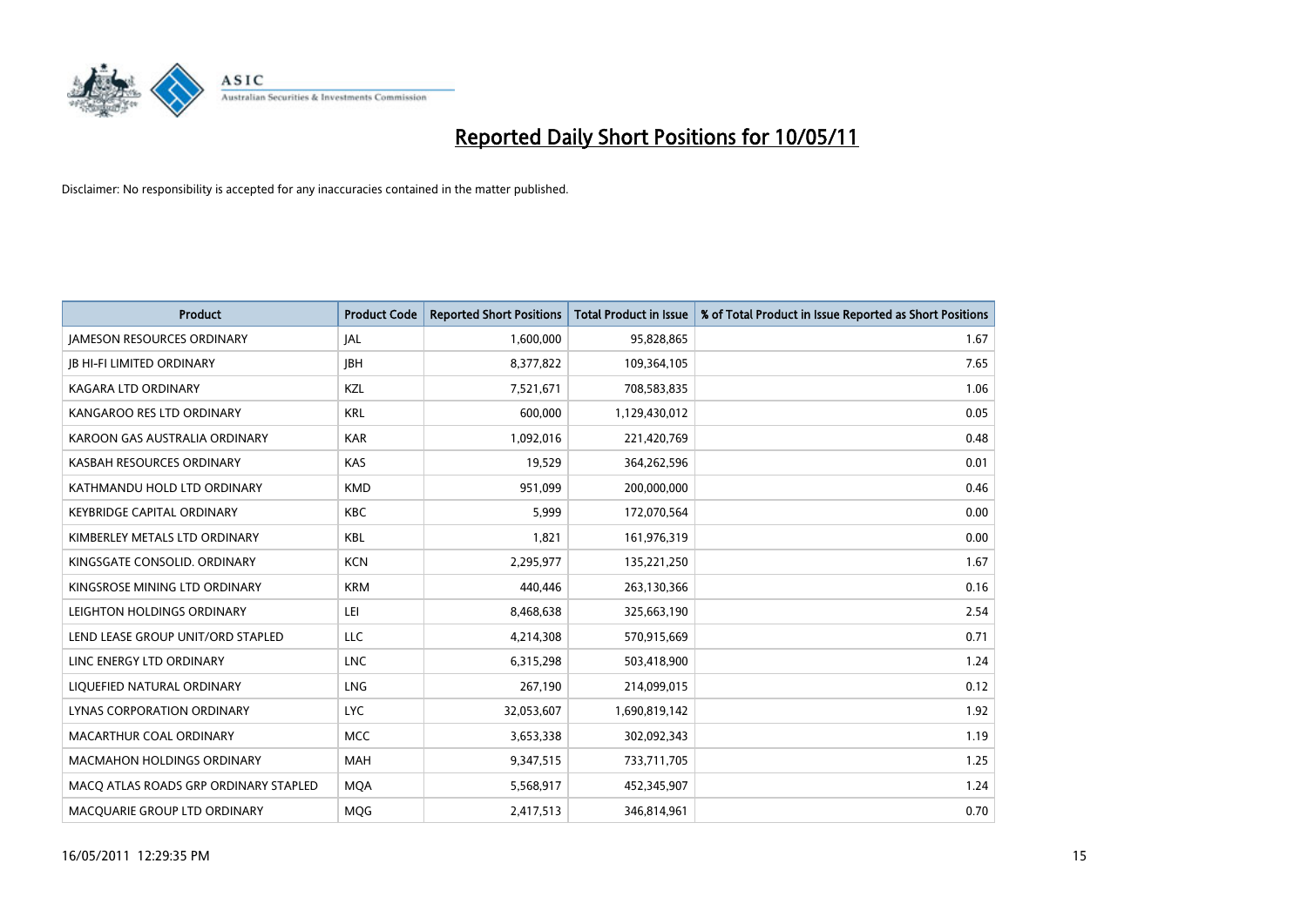

| <b>Product</b>                       | <b>Product Code</b> | <b>Reported Short Positions</b> | <b>Total Product in Issue</b> | % of Total Product in Issue Reported as Short Positions |
|--------------------------------------|---------------------|---------------------------------|-------------------------------|---------------------------------------------------------|
| MAGMA METALS LTD. ORDINARY           | <b>MMW</b>          | 9,000                           | 223,351,923                   | 0.00                                                    |
| MANTRA RESOURCES ORDINARY            | <b>MRU</b>          | 67,398                          | 135,326,194                   | 0.04                                                    |
| MAP GROUP STAPLED US PROHIBIT.       | <b>MAP</b>          | 3,923,319                       | 1,861,210,782                 | 0.21                                                    |
| MARENGO MINING ORDINARY              | <b>MGO</b>          | 83,775                          | 995,068,613                   | 0.01                                                    |
| MARYBOROUGH SUGAR ORDINARY           | <b>MSF</b>          | 30,731                          | 69,165,378                    | 0.05                                                    |
| <b>MATRIX C &amp; E LTD ORDINARY</b> | <b>MCE</b>          | 162,306                         | 76,514,098                    | 0.20                                                    |
| MCMILLAN SHAKESPEARE ORDINARY        | <b>MMS</b>          | 52,461                          | 68,067,560                    | 0.07                                                    |
| MCPHERSON'S LTD ORDINARY             | <b>MCP</b>          | 216,965                         | 72,401,758                    | 0.30                                                    |
| MEDUSA MINING LTD ORDINARY           | <b>MML</b>          | 2,283,661                       | 188,233,911                   | 1.20                                                    |
| MELBOURNE IT LIMITED ORDINARY        | MLB                 | 184,501                         | 80,662,621                    | 0.23                                                    |
| MEO AUSTRALIA LTD ORDINARY           | <b>MEO</b>          | 5,685,394                       | 539,913,260                   | 1.04                                                    |
| <b>MERMAID MARINE ORDINARY</b>       | <b>MRM</b>          | 1,223,021                       | 215,066,086                   | 0.56                                                    |
| MESOBLAST LIMITED ORDINARY           | <b>MSB</b>          | 1,963,667                       | 279,733,562                   | 0.69                                                    |
| METALS X LIMITED ORDINARY            | <b>MLX</b>          | 826,940                         | 1,365,661,782                 | 0.07                                                    |
| METCASH LIMITED ORDINARY             | <b>MTS</b>          | 18,595,856                      | 768,853,644                   | 2.40                                                    |
| METGASCO LIMITED ORDINARY            | <b>MEL</b>          | 235,435                         | 252,710,972                   | 0.09                                                    |
| METMINCO LIMITED ORDINARY            | <b>MNC</b>          | 3,469,361                       | 1,377,720,365                 | 0.25                                                    |
| MHM METALS LIMITED ORDINARY          | <b>MHM</b>          | 13,920                          | 101,415,410                   | 0.01                                                    |
| MICLYN EXP OFFSHR ORDINARY           | <b>MIO</b>          | 463,344                         | 274,618,684                   | 0.16                                                    |
| MINARA RESOURCES ORDINARY            | <b>MRE</b>          | 8,248,005                       | 1,169,424,487                 | 0.71                                                    |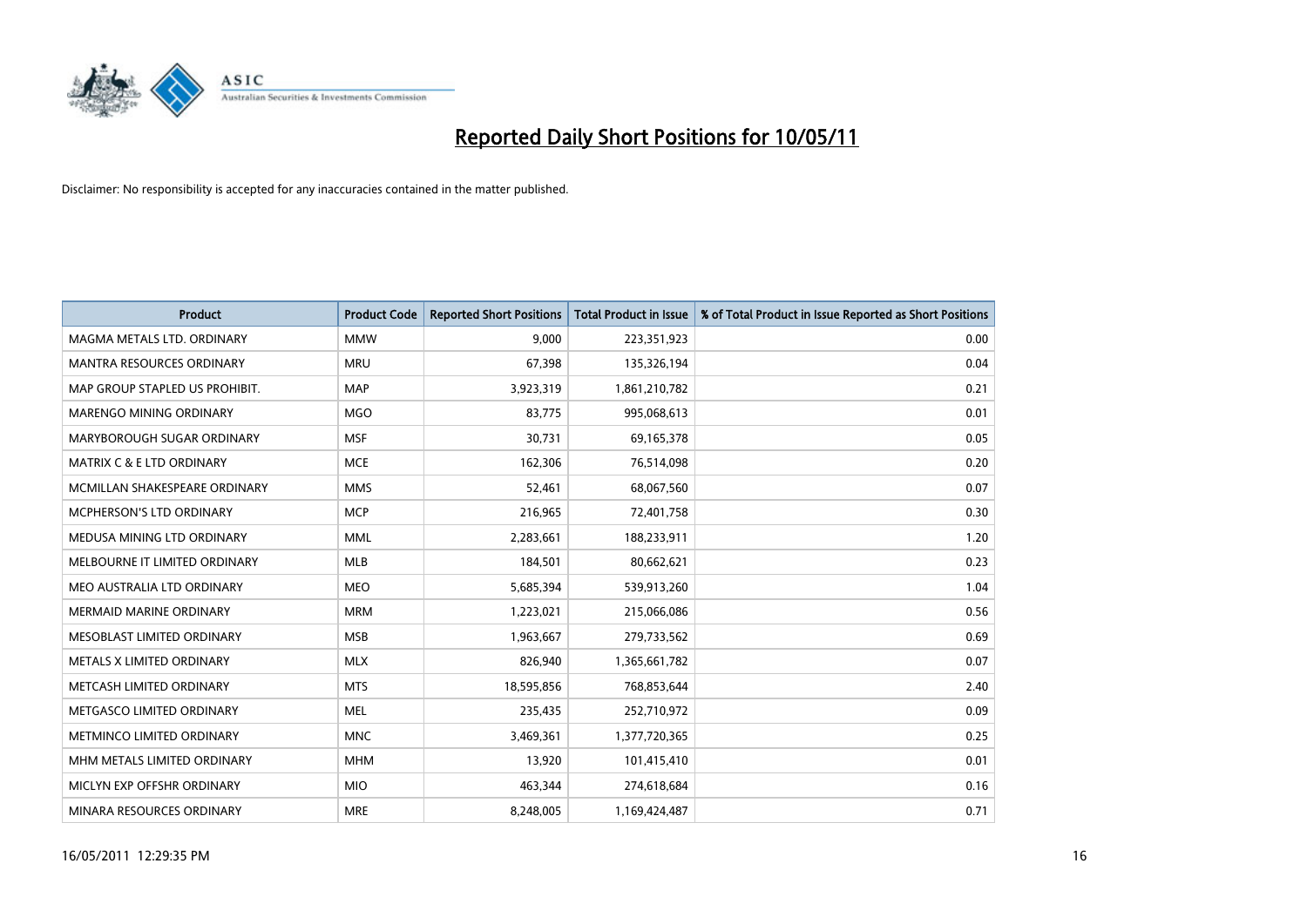

| <b>Product</b>                    | <b>Product Code</b> | <b>Reported Short Positions</b> | <b>Total Product in Issue</b> | % of Total Product in Issue Reported as Short Positions |
|-----------------------------------|---------------------|---------------------------------|-------------------------------|---------------------------------------------------------|
| MINCOR RESOURCES NL ORDINARY      | <b>MCR</b>          | 882,832                         | 200,608,804                   | 0.44                                                    |
| MINEMAKERS LIMITED ORDINARY       | <b>MAK</b>          | 71,627                          | 227,003,950                   | 0.03                                                    |
| MINERAL DEPOSITS ORDINARY         | <b>MDL</b>          | 265,661                         | 60,768,582                    | 0.43                                                    |
| MINERAL RESOURCES. ORDINARY       | <b>MIN</b>          | 552,027                         | 169,123,017                   | 0.32                                                    |
| MIRABELA NICKEL LTD ORDINARY      | <b>MBN</b>          | 12,448,081                      | 491,561,237                   | 2.52                                                    |
| MIRVAC GROUP STAPLED SECURITIES   | <b>MGR</b>          | 19,967,870                      | 3,416,924,188                 | 0.56                                                    |
| <b>MOLOPO ENERGY LTD ORDINARY</b> | <b>MPO</b>          | 1,262,753                       | 250,972,584                   | 0.49                                                    |
| MONADELPHOUS GROUP ORDINARY       | <b>MND</b>          | 598,354                         | 87,576,827                    | 0.67                                                    |
| <b>MOUNT GIBSON IRON ORDINARY</b> | <b>MGX</b>          | 6,098,676                       | 1,082,570,693                 | 0.55                                                    |
| MULTIPLEX SITES SITES             | <b>MXUPA</b>        | 36                              | 4,500,000                     | 0.00                                                    |
| MURCHISON METALS LTD ORDINARY     | <b>MMX</b>          | 13,907,994                      | 435,884,268                   | 3.18                                                    |
| <b>MYER HOLDINGS LTD ORDINARY</b> | <b>MYR</b>          | 13,396,070                      | 582,947,884                   | 2.30                                                    |
| MYSTATE LIMITED ORDINARY          | <b>MYS</b>          | 1,400                           | 67,439,158                    | 0.00                                                    |
| NATIONAL AUST. BANK ORDINARY      | <b>NAB</b>          | 17,381,225                      | 2,169,658,383                 | 0.78                                                    |
| NATURAL FUEL LIMITED ORDINARY     | <b>NFL</b>          |                                 | 721,912                       | 0.00                                                    |
| NAVITAS LIMITED ORDINARY          | <b>NVT</b>          | 2,491,369                       | 369,358,564                   | 0.67                                                    |
| NEPTUNE MARINE ORDINARY           | <b>NMS</b>          | 700,073                         | 1,747,612,299                 | 0.04                                                    |
| NEW HOPE CORPORATION ORDINARY     | <b>NHC</b>          | 857,616                         | 830,230,549                   | 0.11                                                    |
| NEWCREST MINING ORDINARY          | <b>NCM</b>          | 3,322,102                       | 765,407,334                   | 0.45                                                    |
| NEWS CORP A NON-VOTING CDI        | <b>NWSLV</b>        | 810,866                         | 1,829,766,838                 | 0.04                                                    |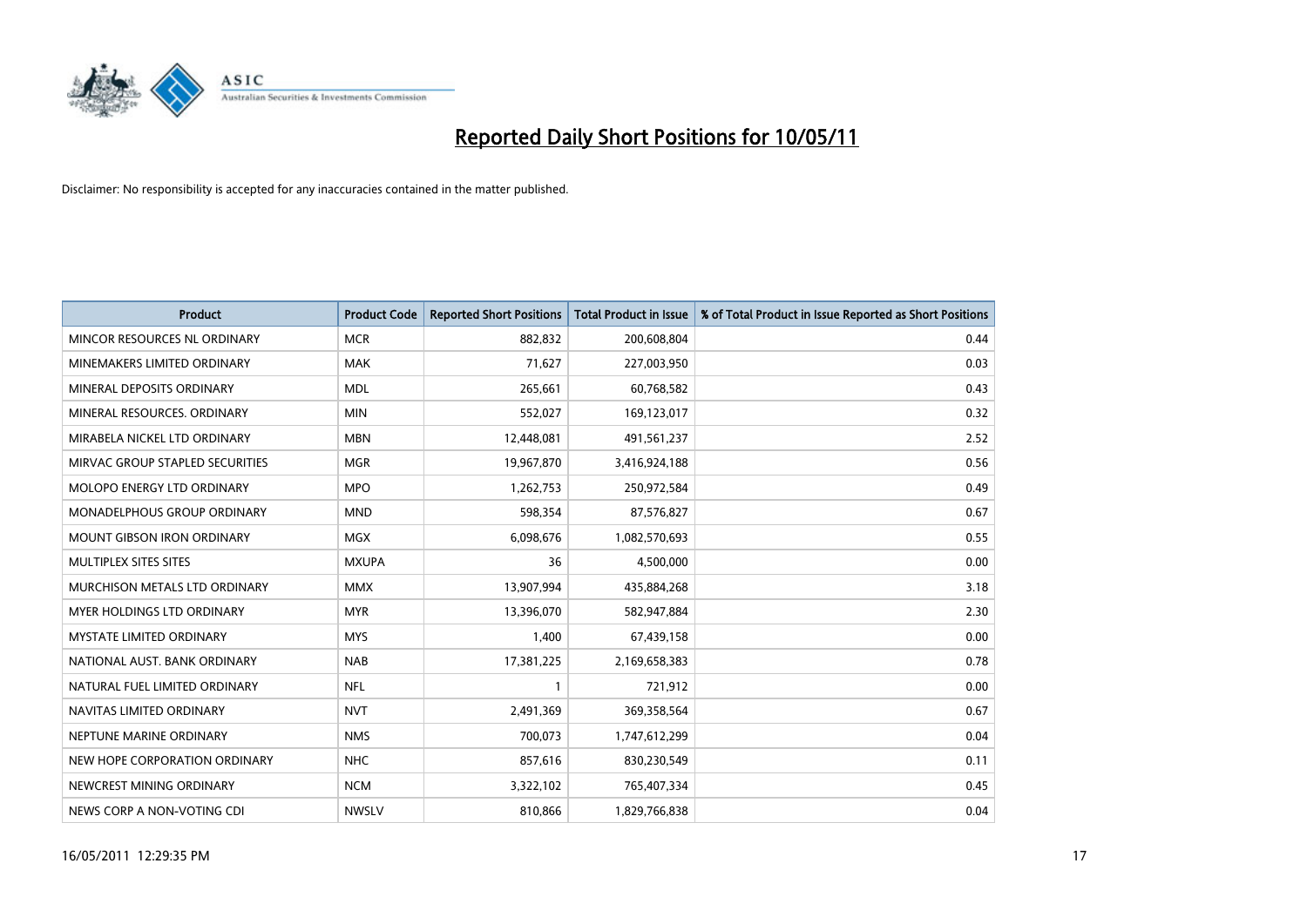

| <b>Product</b>                        | <b>Product Code</b> | <b>Reported Short Positions</b> | <b>Total Product in Issue</b> | % of Total Product in Issue Reported as Short Positions |
|---------------------------------------|---------------------|---------------------------------|-------------------------------|---------------------------------------------------------|
| NEWS CORP B VOTING CDI                | <b>NWS</b>          | 2,329,524                       | 798,520,953                   | 0.28                                                    |
| NEXBIS LIMITED ORDINARY               | <b>NBS</b>          | 63,733                          | 798,356,704                   | 0.01                                                    |
| NEXUS ENERGY LIMITED ORDINARY         | <b>NXS</b>          | 25,791,609                      | 1,162,462,245                 | 2.21                                                    |
| NIB HOLDINGS LIMITED ORDINARY         | <b>NHF</b>          | 285,033                         | 466,765,752                   | 0.06                                                    |
| NICK SCALI LIMITED ORDINARY           | <b>NCK</b>          | 39,246                          | 81,000,000                    | 0.04                                                    |
| NIDO PETROLEUM ORDINARY               | <b>NDO</b>          | 9,411,048                       | 1,373,822,119                 | 0.68                                                    |
| NKWE PLATINUM 10C US COMMON           | <b>NKP</b>          | 663,565                         | 559,651,184                   | 0.12                                                    |
| NOBLE MINERAL RES ORDINARY            | <b>NMG</b>          | 612,286                         | 382,882,880                   | 0.16                                                    |
| NORTHERN CREST ORDINARY               | <b>NOC</b>          | 24,345                          | 133,484,723                   | 0.02                                                    |
| NORTHERN IRON LTD ORDINARY            | <b>NFE</b>          | 1,146,292                       | 336,084,863                   | 0.34                                                    |
| NRW HOLDINGS LIMITED ORDINARY         | <b>NWH</b>          | 584,677                         | 276,770,445                   | 0.21                                                    |
| NSL CONSOLIDATED LTD ORDINARY         | <b>NSL</b>          | 101,269                         | 270,661,373                   | 0.03                                                    |
| NUFARM LIMITED ORDINARY               | <b>NUF</b>          | 5,776,913                       | 261,833,005                   | 2.19                                                    |
| OAKTON LIMITED ORDINARY               | <b>OKN</b>          | 687,365                         | 93,800,235                    | 0.74                                                    |
| OCEANAGOLD CORP. CHESS DEPOSITARY INT | OGC                 | 1,511,158                       | 262,180,388                   | 0.58                                                    |
| OCEANIA CAPITAL LTD ORDINARY          | <b>OCP</b>          | 2,500                           | 91,921,295                    | 0.00                                                    |
| OIL SEARCH LTD ORDINARY               | OSH                 | 12,058,616                      | 1,320,648,378                 | 0.92                                                    |
| <b>OILEX LTD ORDINARY</b>             | <b>OEX</b>          | 63,746                          | 253,274,885                   | 0.03                                                    |
| OM HOLDINGS LIMITED ORDINARY          | <b>OMH</b>          | 7,162,205                       | 504,105,150                   | 1.42                                                    |
| ONESTEEL LIMITED ORDINARY             | OST                 | 15,341,019                      | 1,338,106,652                 | 1.13                                                    |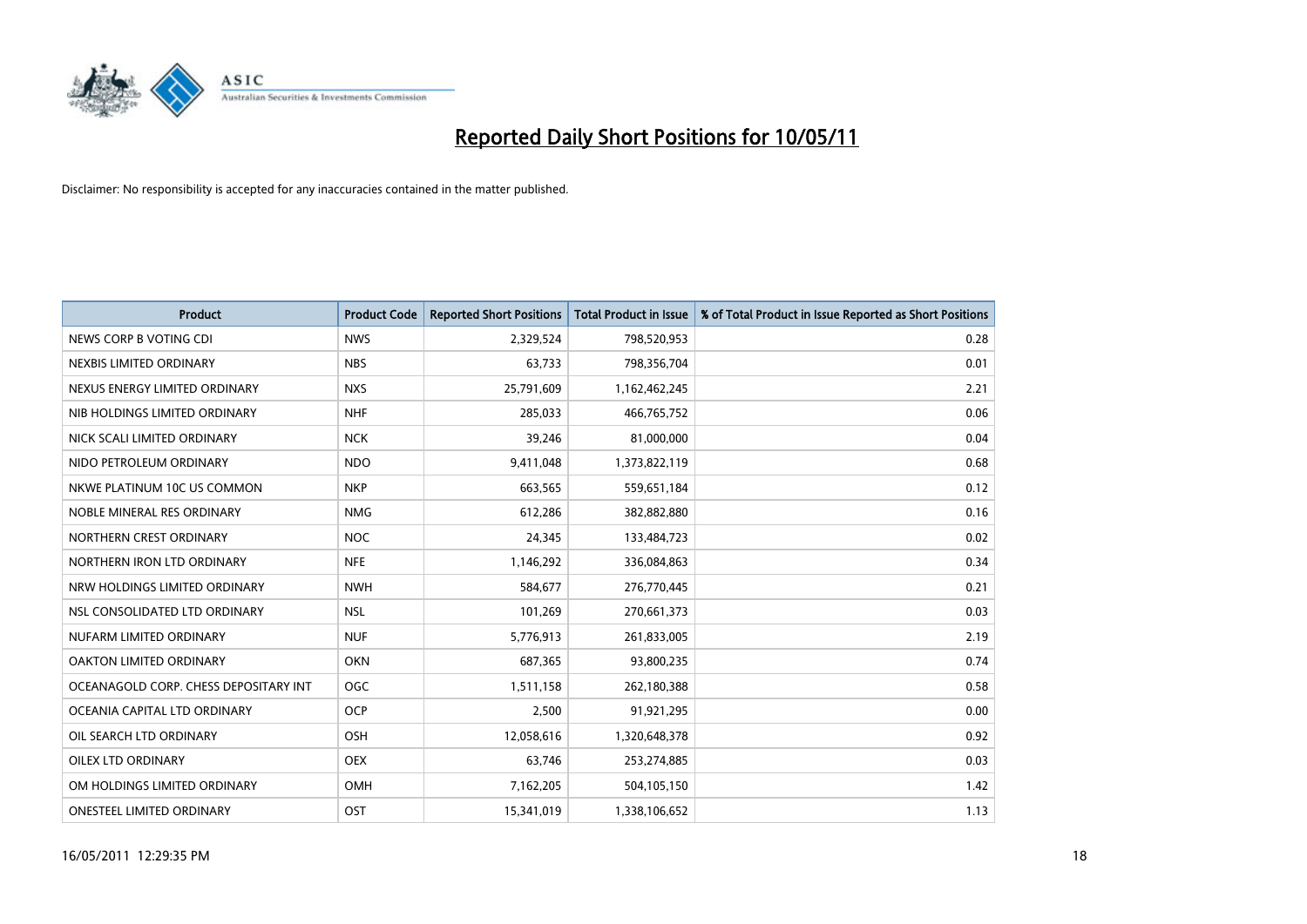

| <b>Product</b>                 | <b>Product Code</b> | <b>Reported Short Positions</b> | <b>Total Product in Issue</b> | % of Total Product in Issue Reported as Short Positions |
|--------------------------------|---------------------|---------------------------------|-------------------------------|---------------------------------------------------------|
| ORICA LIMITED ORDINARY         | ORI                 | 3,183,212                       | 363,223,767                   | 0.84                                                    |
| ORIGIN ENERGY ORDINARY         | ORG                 | 2,690,601                       | 1,064,379,759                 | 0.23                                                    |
| OROCOBRE LIMITED ORDINARY      | <b>ORE</b>          | 74,426                          | 102,813,894                   | 0.07                                                    |
| OROTONGROUP LIMITED ORDINARY   | ORL                 | 23,346                          | 40,880,902                    | 0.05                                                    |
| OTTO ENERGY LIMITED ORDINARY   | OEL                 | 109,204                         | 1,134,540,071                 | 0.01                                                    |
| OZ MINERALS ORDINARY           | OZL                 | 23,548,934                      | 3,238,546,504                 | 0.72                                                    |
| <b>PACIFIC BRANDS ORDINARY</b> | <b>PBG</b>          | 8,262,901                       | 931,386,248                   | 0.90                                                    |
| PALADIN ENERGY LTD ORDINARY    | <b>PDN</b>          | 13,726,630                      | 777,698,217                   | 1.76                                                    |
| PANAUST LIMITED ORDINARY       | <b>PNA</b>          | 21,569,507                      | 2,965,008,426                 | 0.70                                                    |
| PANORAMIC RESOURCES ORDINARY   | PAN                 | 926,072                         | 207,050,710                   | 0.44                                                    |
| PAPERLINX LIMITED ORDINARY     | <b>PPX</b>          | 18,266,772                      | 603,580,761                   | 3.02                                                    |
| PAPILLON RES LTD ORDINARY      | PIR                 | 71,011                          | 190,812,855                   | 0.03                                                    |
| PATTIES FOODS LTD ORDINARY     | PFL                 |                                 | 138,989,223                   | 0.00                                                    |
| PEET LIMITED ORDINARY          | <b>PPC</b>          | 92,217                          | 303,854,244                   | 0.03                                                    |
| PENINSULA ENERGY LTD ORDINARY  | <b>PEN</b>          | 45,320                          | 2,087,215,700                 | 0.00                                                    |
| PERILYA LIMITED ORDINARY       | PEM                 | 519,323                         | 526,075,563                   | 0.10                                                    |
| PERPETUAL LIMITED ORDINARY     | PPT                 | 2,432,439                       | 44,669,352                    | 5.45                                                    |
| PERSEUS MINING LTD ORDINARY    | PRU                 | 3,715,173                       | 424,017,088                   | 0.87                                                    |
| PETSEC ENERGY ORDINARY         | <b>PSA</b>          | 223,332                         | 231,283,622                   | 0.10                                                    |
| PHARMAXIS LTD ORDINARY         | <b>PXS</b>          | 996,372                         | 228,290,309                   | 0.43                                                    |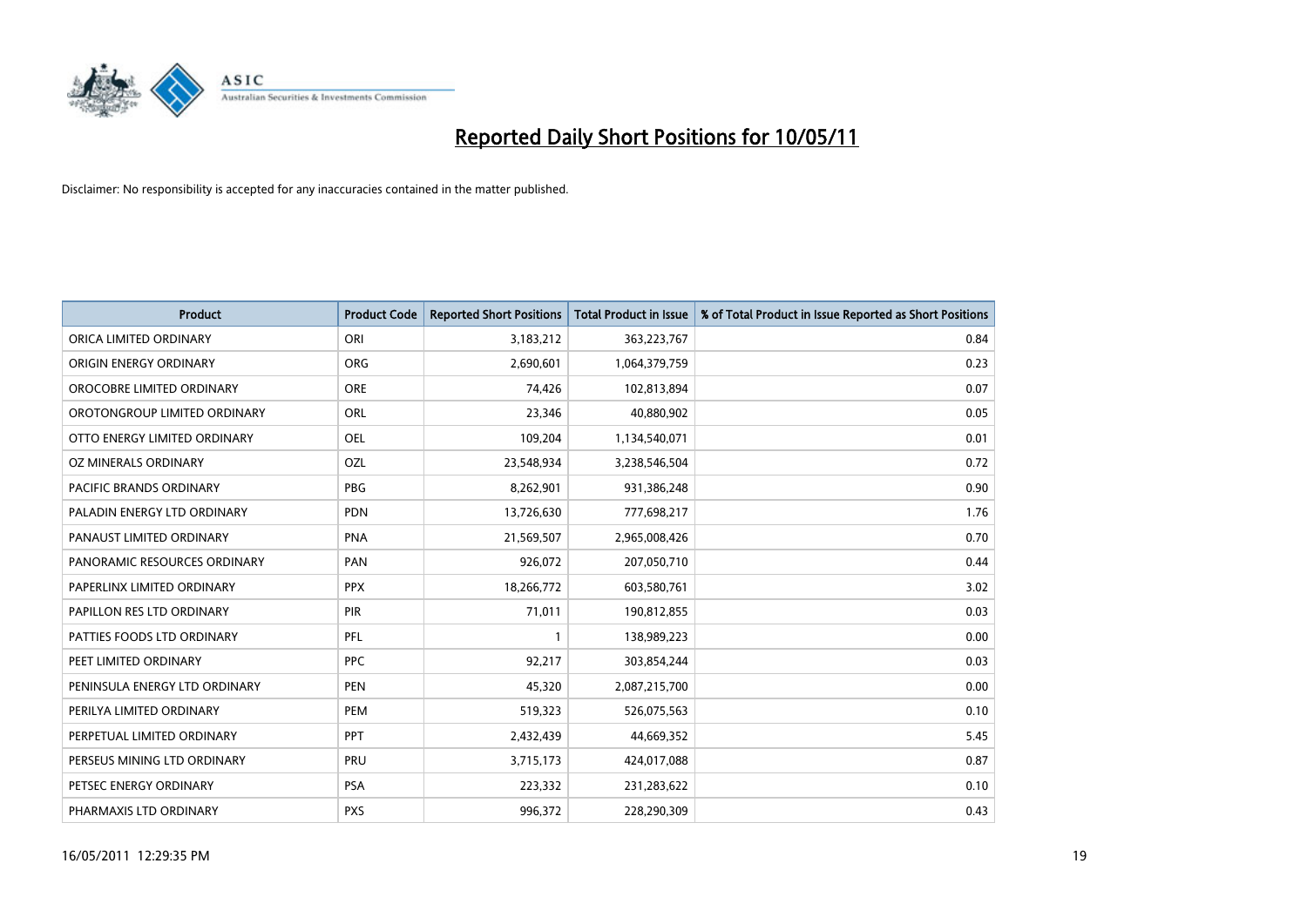

| <b>Product</b>                       | <b>Product Code</b> | <b>Reported Short Positions</b> | Total Product in Issue | % of Total Product in Issue Reported as Short Positions |
|--------------------------------------|---------------------|---------------------------------|------------------------|---------------------------------------------------------|
| PHOTON GROUP LTD ORDINARY            | PGA                 | 250,510                         | 1,540,886,866          | 0.02                                                    |
| PLATINUM ASSET ORDINARY              | <b>PTM</b>          | 6,661,662                       | 561,347,878            | 1.17                                                    |
| PLATINUM AUSTRALIA ORDINARY          | <b>PLA</b>          | 5,115,730                       | 392,430,039            | 1.31                                                    |
| PLATINUM CAPITAL LTD ORDINARY        | <b>PMC</b>          |                                 | 164,959,410            | 0.00                                                    |
| PMP LIMITED ORDINARY                 | PMP                 | 48,366                          | 332,676,960            | 0.01                                                    |
| PORT BOUVARD LIMITED ORDINARY        | PBD                 | 6,754                           | 593,868,295            | 0.00                                                    |
| PRANA BIOTECHNOLOGY ORDINARY         | PBT                 | 526,750                         | 269,292,203            | 0.20                                                    |
| PREMIER INVESTMENTS ORDINARY         | <b>PMV</b>          | 612,375                         | 155,062,831            | 0.40                                                    |
| PRIMA BIOMED LTD ORDINARY            | <b>PRR</b>          | 198,911                         | 809,228,119            | 0.02                                                    |
| PRIMARY HEALTH CARE ORDINARY         | PRY                 | 9,125,507                       | 497,349,803            | 1.82                                                    |
| PRIME INFR GROUP. STAPLED SECURITIES | PIH                 | 308,735                         | 351,776,795            | 0.09                                                    |
| PRIME MEDIA GRP LTD ORDINARY         | PRT                 | 14,825                          | 366,330,303            | 0.00                                                    |
| PROGEN PHARMACEUTIC ORDINARY         | PGL                 | 151,596                         | 24,709,097             | 0.61                                                    |
| PROGRAMMED ORDINARY                  | <b>PRG</b>          | 413,907                         | 118,169,908            | 0.34                                                    |
| <b>PSIVIDA CORP CDI 1:1</b>          | <b>PVA</b>          | 6,878                           | 8,891,730              | 0.08                                                    |
| <b>QANTAS AIRWAYS ORDINARY</b>       | QAN                 | 38,054,350                      | 2,265,123,620          | 1.67                                                    |
| OBE INSURANCE GROUP ORDINARY         | OBE                 | 17,497,110                      | 1,092,653,182          | 1.57                                                    |
| OR NATIONAL LIMITED ORDINARY         | <b>ORN</b>          | 18,411,030                      | 2,440,000,000          | 0.76                                                    |
| <b>OUBE LOGISTICS ORDINARY UNITS</b> | QUB                 | 18,365,550                      | 610,839,329            | 3.01                                                    |
| RAMELIUS RESOURCES ORDINARY          | <b>RMS</b>          | 147,566                         | 291,658,795            | 0.04                                                    |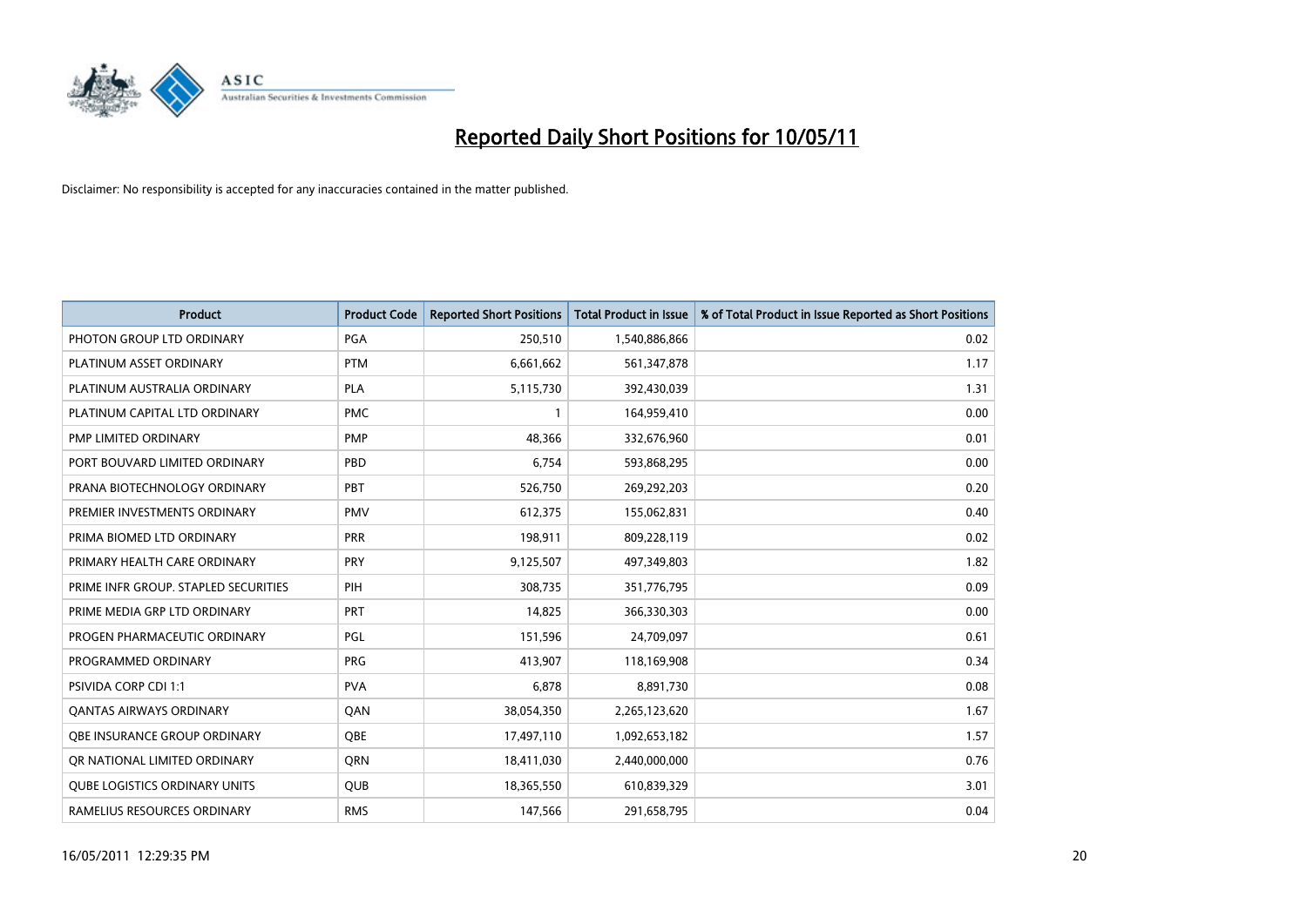

| <b>Product</b>                      | <b>Product Code</b> | <b>Reported Short Positions</b> | Total Product in Issue | % of Total Product in Issue Reported as Short Positions |
|-------------------------------------|---------------------|---------------------------------|------------------------|---------------------------------------------------------|
| RAMSAY HEALTH CARE ORDINARY         | <b>RHC</b>          | 1,950,582                       | 202,081,252            | 0.96                                                    |
| <b>RCR TOMLINSON ORDINARY</b>       | <b>RCR</b>          | 68,067                          | 131,897,672            | 0.05                                                    |
| <b>REA GROUP ORDINARY</b>           | <b>REA</b>          | 88,501                          | 130,401,680            | 0.05                                                    |
| RECKON LIMITED ORDINARY             | <b>RKN</b>          | 181                             | 133,384,060            | 0.00                                                    |
| <b>RED FORK ENERGY ORDINARY</b>     | <b>RFE</b>          | 7,696                           | 246,979,853            | 0.00                                                    |
| REED RESOURCES LTD ORDINARY         | <b>RDR</b>          | 400,252                         | 262,237,201            | 0.15                                                    |
| REGIS RESOURCES ORDINARY            | <b>RRL</b>          | 2,575,520                       | 431,217,041            | 0.60                                                    |
| RESMED INC CDI 10:1                 | <b>RMD</b>          | 11,866,385                      | 1,534,676,730          | 0.74                                                    |
| <b>RESOLUTE MINING ORDINARY</b>     | <b>RSG</b>          | 4,426,635                       | 467,618,520            | 0.94                                                    |
| <b>RESOURCE GENERATION ORDINARY</b> | <b>RES</b>          | 260,741                         | 250,200,530            | 0.10                                                    |
| REVERSE CORP LIMITED ORDINARY       | <b>REF</b>          | 25,141                          | 92,382,175             | 0.03                                                    |
| REX MINERALS LIMITED ORDINARY       | <b>RXM</b>          | 249,877                         | 151,438,879            | 0.15                                                    |
| RHG LIMITED ORDINARY                | <b>RHG</b>          | 547,104                         | 318,745,978            | 0.16                                                    |
| <b>RIDLEY CORPORATION ORDINARY</b>  | <b>RIC</b>          | 808,517                         | 307,817,071            | 0.27                                                    |
| RIO TINTO LIMITED ORDINARY          | <b>RIO</b>          | 15,879,946                      | 435,758,720            | 3.62                                                    |
| <b>RIVERCITY MOTORWAY STAPLED</b>   | <b>RCY</b>          | 132,000                         | 957,010,115            | 0.01                                                    |
| RIVERSDALE MINING ORDINARY          | <b>RIV</b>          | 40,185                          | 244,431,186            | 0.01                                                    |
| ROBUST RESOURCES ORDINARY           | <b>ROL</b>          | 1,135,105                       | 84,944,097             | 1.34                                                    |
| ROC OIL COMPANY ORDINARY            | <b>ROC</b>          | 6,332,317                       | 713,154,560            | 0.87                                                    |
| SAI GLOBAL LIMITED ORDINARY         | SAI                 | 236,789                         | 199,552,155            | 0.10                                                    |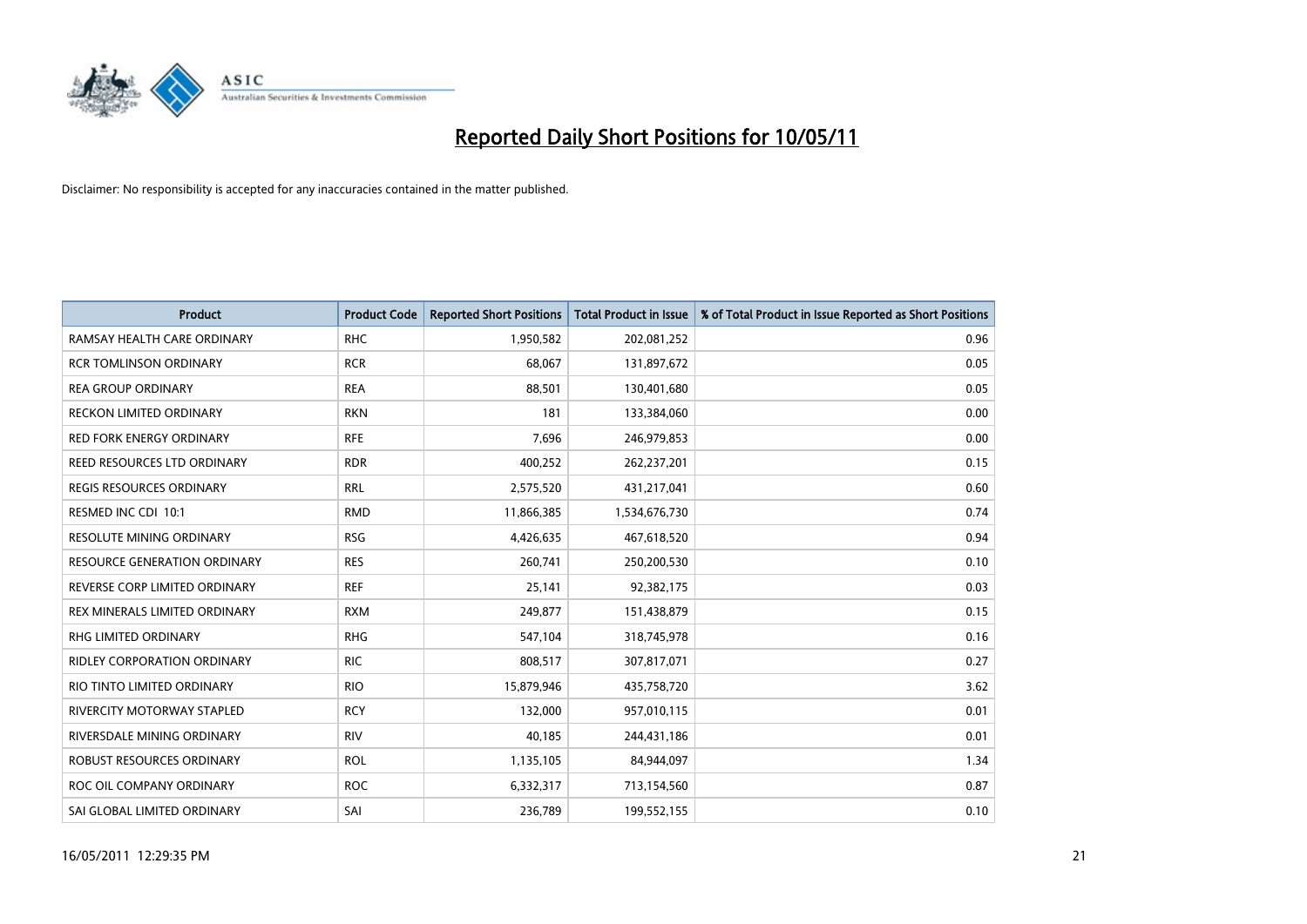

| <b>Product</b>                           | <b>Product Code</b> | <b>Reported Short Positions</b> | <b>Total Product in Issue</b> | % of Total Product in Issue Reported as Short Positions |
|------------------------------------------|---------------------|---------------------------------|-------------------------------|---------------------------------------------------------|
| SALMAT LIMITED ORDINARY                  | <b>SLM</b>          | 144,481                         | 159,767,799                   | 0.09                                                    |
| SAMSON OIL & GAS LTD ORDINARY            | <b>SSN</b>          | 3,182,995                       | 1,727,080,909                 | 0.18                                                    |
| SANDFIRE RESOURCES ORDINARY              | <b>SFR</b>          | 1,976,025                       | 148,384,969                   | 1.31                                                    |
| <b>SANTOS LTD ORDINARY</b>               | <b>STO</b>          | 5,438,699                       | 877,955,664                   | 0.61                                                    |
| SARACEN MINERAL ORDINARY                 | SAR                 | 481,138                         | 492,151,415                   | 0.08                                                    |
| SEDGMAN LIMITED ORDINARY                 | <b>SDM</b>          | 375,506                         | 209,752,689                   | 0.17                                                    |
| SEEK LIMITED ORDINARY                    | <b>SEK</b>          | 8,397,173                       | 336,584,488                   | 2.49                                                    |
| SELECT HARVESTS ORDINARY                 | <b>SHV</b>          | 53,071                          | 56,226,960                    | 0.10                                                    |
| SENETAS CORPORATION ORDINARY             | <b>SEN</b>          | 756,999                         | 463,105,195                   | 0.16                                                    |
| SENEX ENERGY LIMITED ORDINARY            | SXY                 | 117,339                         | 744,320,231                   | 0.02                                                    |
| SERVCORP LIMITED ORDINARY                | SRV                 | 70,374                          | 98,440,807                    | 0.07                                                    |
| SERVICE STREAM ORDINARY                  | <b>SSM</b>          | 344,663                         | 283,418,867                   | 0.12                                                    |
| SEVEN GROUP HOLDINGS ORDINARY            | <b>SVW</b>          | 951,996                         | 305,910,281                   | 0.29                                                    |
| SEVEN WEST MEDIA LTD ORDINARY            | <b>SWM</b>          | 5,948,033                       | 610,327,899                   | 0.97                                                    |
| SIGMA PHARMACEUTICAL ORDINARY            | SIP                 | 17,333,205                      | 1,178,626,572                 | 1.45                                                    |
| SILEX SYSTEMS ORDINARY                   | <b>SLX</b>          | 451,509                         | 170,128,997                   | 0.25                                                    |
| SILVER LAKE RESOURCE ORDINARY            | <b>SLR</b>          | 56,296                          | 178,882,838                   | 0.02                                                    |
| SIMS METAL MGMT LTD ORDINARY             | <b>SGM</b>          | 3,486,130                       | 205,393,914                   | 1.71                                                    |
| SINGAPORE TELECOMM. CHESS DEPOSITARY INT | SGT                 | 5,021,697                       | 234,092,504                   | 2.16                                                    |
| SKILLED GROUP LTD ORDINARY               | <b>SKE</b>          | 57,161                          | 233,089,776                   | 0.02                                                    |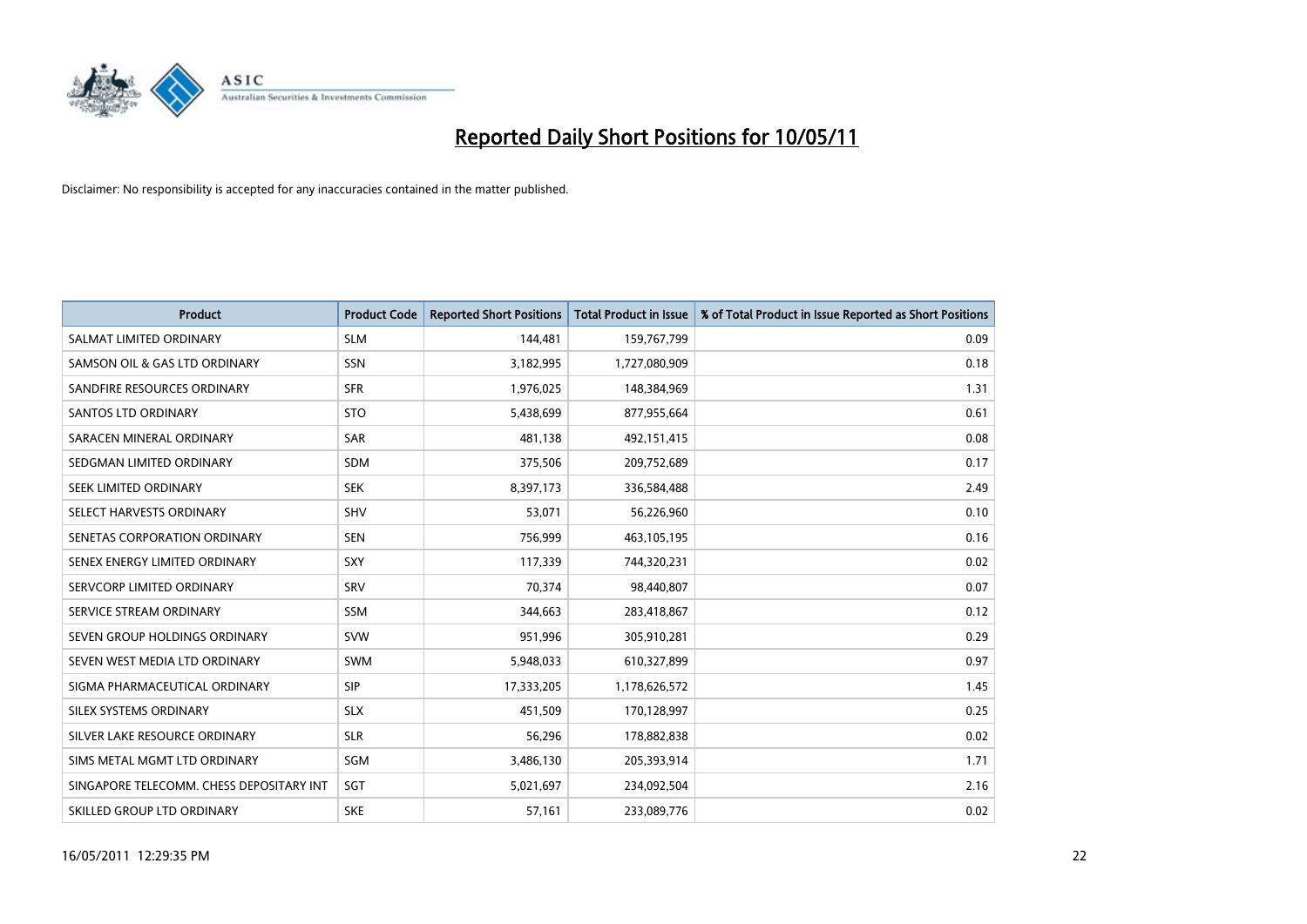

| <b>Product</b>                           | <b>Product Code</b> | <b>Reported Short Positions</b> | <b>Total Product in Issue</b> | % of Total Product in Issue Reported as Short Positions |
|------------------------------------------|---------------------|---------------------------------|-------------------------------|---------------------------------------------------------|
| SKY CITY ENTERTAIN, ORDINARY             | <b>SKC</b>          | 114,200                         | 576,958,340                   | 0.02                                                    |
| SKY NETWORK ORDINARY                     | <b>SKT</b>          | 407,999                         | 389,139,785                   | 0.10                                                    |
| <b>SLATER &amp; GORDON ORDINARY</b>      | SGH                 | 6,515                           | 149,320,168                   | 0.00                                                    |
| SMS MANAGEMENT, ORDINARY                 | <b>SMX</b>          | 117,973                         | 67,661,358                    | 0.16                                                    |
| SONIC HEALTHCARE ORDINARY                | <b>SHL</b>          | 5,829,997                       | 388,429,875                   | 1.50                                                    |
| SOUL PATTINSON (W.H) ORDINARY            | SOL                 | 36,398                          | 238,640,580                   | 0.01                                                    |
| SOUTH BOULDER MINES ORDINARY             | <b>STB</b>          | 3,348                           | 86,115,688                    | 0.00                                                    |
| SP AUSNET STAPLED SECURITIES             | <b>SPN</b>          | 5,550,622                       | 2,795,115,439                 | 0.19                                                    |
| SPARK INFRASTRUCTURE STAPLED NOTE & UNIT | SKI                 | 17,638,912                      | 1,326,734,264                 | 1.32                                                    |
| SPDR 200 FUND ETF UNITS                  | <b>STW</b>          | 8                               | 50,339,159                    | 0.00                                                    |
| SPECIALTY FASHION ORDINARY               | <b>SFH</b>          | 2,193,941                       | 191,686,122                   | 1.14                                                    |
| SPHERE MINERALS LTD ORDINARY             | <b>SPH</b>          | 1,580                           | 171,348,151                   | 0.00                                                    |
| SPOTLESS GROUP LTD ORDINARY              | <b>SPT</b>          | 2,054,036                       | 262,766,725                   | 0.76                                                    |
| ST BARBARA LIMITED ORDINARY              | SBM                 | 3,749,542                       | 325,615,389                   | 1.15                                                    |
| STAGING CONNECTIONS ORDINARY             | <b>STG</b>          | 2,917,189                       | 78,317,726                    | 3.72                                                    |
| STANMORE COAL LTD ORDINARY               | <b>SMR</b>          | 73,240                          | 88,270,738                    | 0.08                                                    |
| STARPHARMA HOLDINGS ORDINARY             | SPL                 | 186,210                         | 247,402,721                   | 0.07                                                    |
| STH AMERICAN COR LTD ORDINARY            | SAY                 | 9,200                           | 245,846,493                   | 0.00                                                    |
| STH CRS ELECT ENGNR ORDINARY             | <b>SXE</b>          | 72,392                          | 142,678,939                   | 0.05                                                    |
| STHN CROSS MEDIA ORDINARY                | <b>SXL</b>          | 3,715,325                       | 651,086,366                   | 0.55                                                    |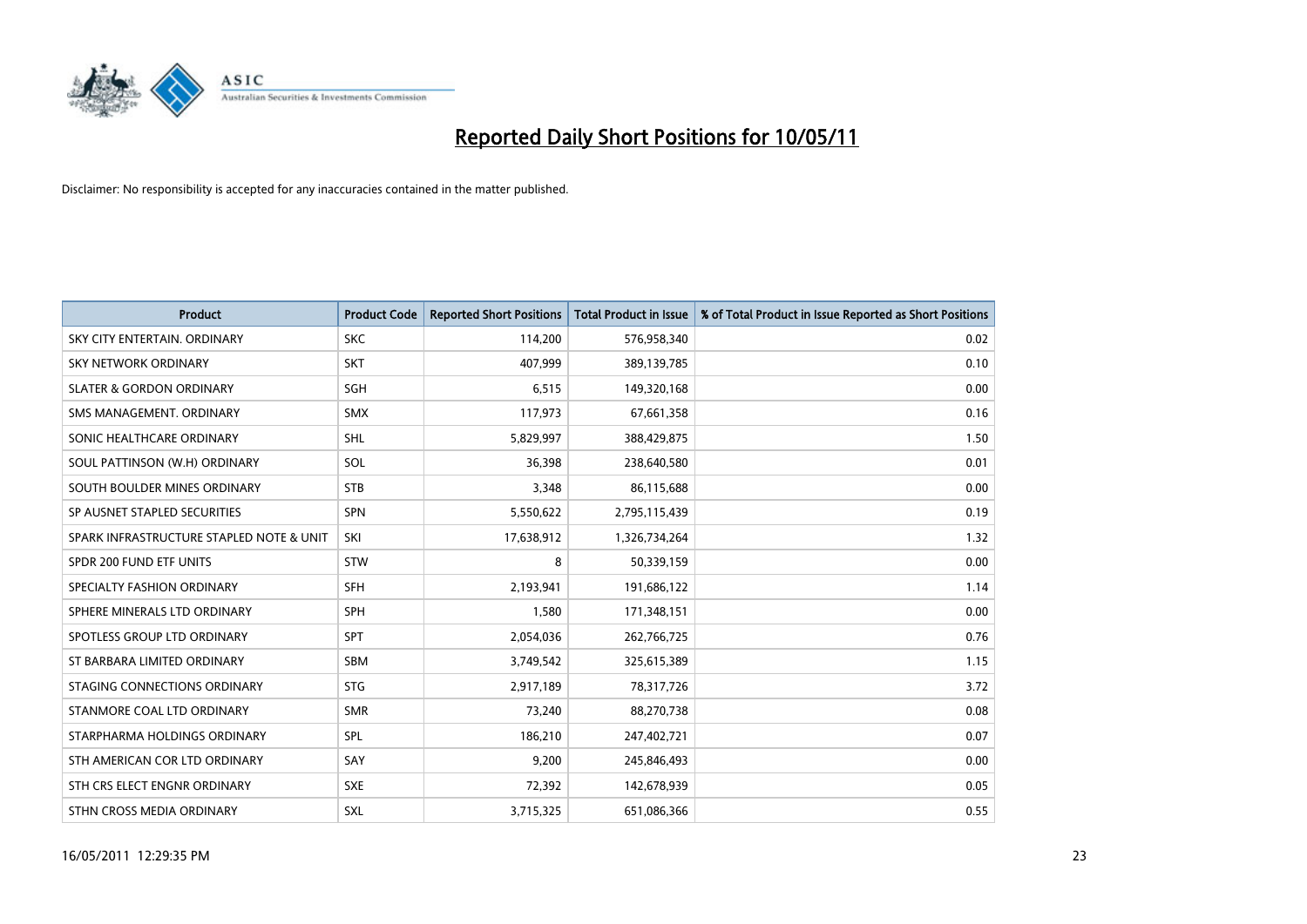

| <b>Product</b>                      | <b>Product Code</b> | <b>Reported Short Positions</b> | <b>Total Product in Issue</b> | % of Total Product in Issue Reported as Short Positions |
|-------------------------------------|---------------------|---------------------------------|-------------------------------|---------------------------------------------------------|
| STOCKLAND UNITS/ORD STAPLED         | SGP                 | 10,022,595                      | 2,383,036,717                 | 0.42                                                    |
| STRAITS RES LTD. ORDINARY           | SRQ                 | 7,880,219                       | 324,655,749                   | 2.42                                                    |
| <b>STW COMMUNICATIONS ORDINARY</b>  | SGN                 | 270,518                         | 364,310,964                   | 0.07                                                    |
| SUNCORP GROUP LTD ORDINARY          | <b>SUN</b>          | 7,691,603                       | 1,286,600,980                 | 0.58                                                    |
| SUNDANCE ENERGY ORDINARY            | <b>SEA</b>          | 57,569                          | 276,709,585                   | 0.02                                                    |
| SUNDANCE RESOURCES ORDINARY         | SDL                 | 14,500,213                      | 2,870,657,168                 | 0.47                                                    |
| SUNLAND GROUP LTD ORDINARY          | <b>SDG</b>          | 13,041                          | 224,881,794                   | 0.00                                                    |
| SUPER RET REP LTD ORDINARY          | SUL                 | 79,927                          | 130,018,739                   | 0.07                                                    |
| SWICK MINING ORDINARY               | <b>SWK</b>          | 1,548                           | 236,724,970                   | 0.00                                                    |
| SYMEX HOLDINGS ORDINARY             | <b>SYM</b>          | 6,633                           | 142,481,091                   | 0.00                                                    |
| TABCORP HOLDINGS LTD ORDINARY       | <b>TAH</b>          | 3,411,647                       | 688,019,737                   | 0.47                                                    |
| <b>TALENT2 INTERNATION ORDINARY</b> | <b>TWO</b>          | 9.801                           | 142,434,450                   | 0.01                                                    |
| <b>TALISMAN MINING ORDINARY</b>     | <b>TLM</b>          | 3,079                           | 130,438,627                   | 0.00                                                    |
| <b>TANAMI GOLD NL ORDINARY</b>      | <b>TAM</b>          | 35,876                          | 260,997,677                   | 0.01                                                    |
| TAP OIL LIMITED ORDINARY            | <b>TAP</b>          | 771,351                         | 240,967,311                   | 0.32                                                    |
| TARGET ENERGY ORDINARY              | <b>TEX</b>          | 250,000                         | 249,471,966                   | 0.10                                                    |
| TASSAL GROUP LIMITED ORDINARY       | <b>TGR</b>          | 75,413                          | 146,304,404                   | 0.04                                                    |
| <b>TATTS GROUP LTD ORDINARY</b>     | <b>TTS</b>          | 13,722,587                      | 1,318,683,208                 | 1.03                                                    |
| TELECOM CORPORATION ORDINARY        | <b>TEL</b>          | 20,946,078                      | 1,924,652,813                 | 1.10                                                    |
| TELSTRA CORPORATION, ORDINARY       | <b>TLS</b>          | 49,821,487                      | 12,443,074,357                | 0.40                                                    |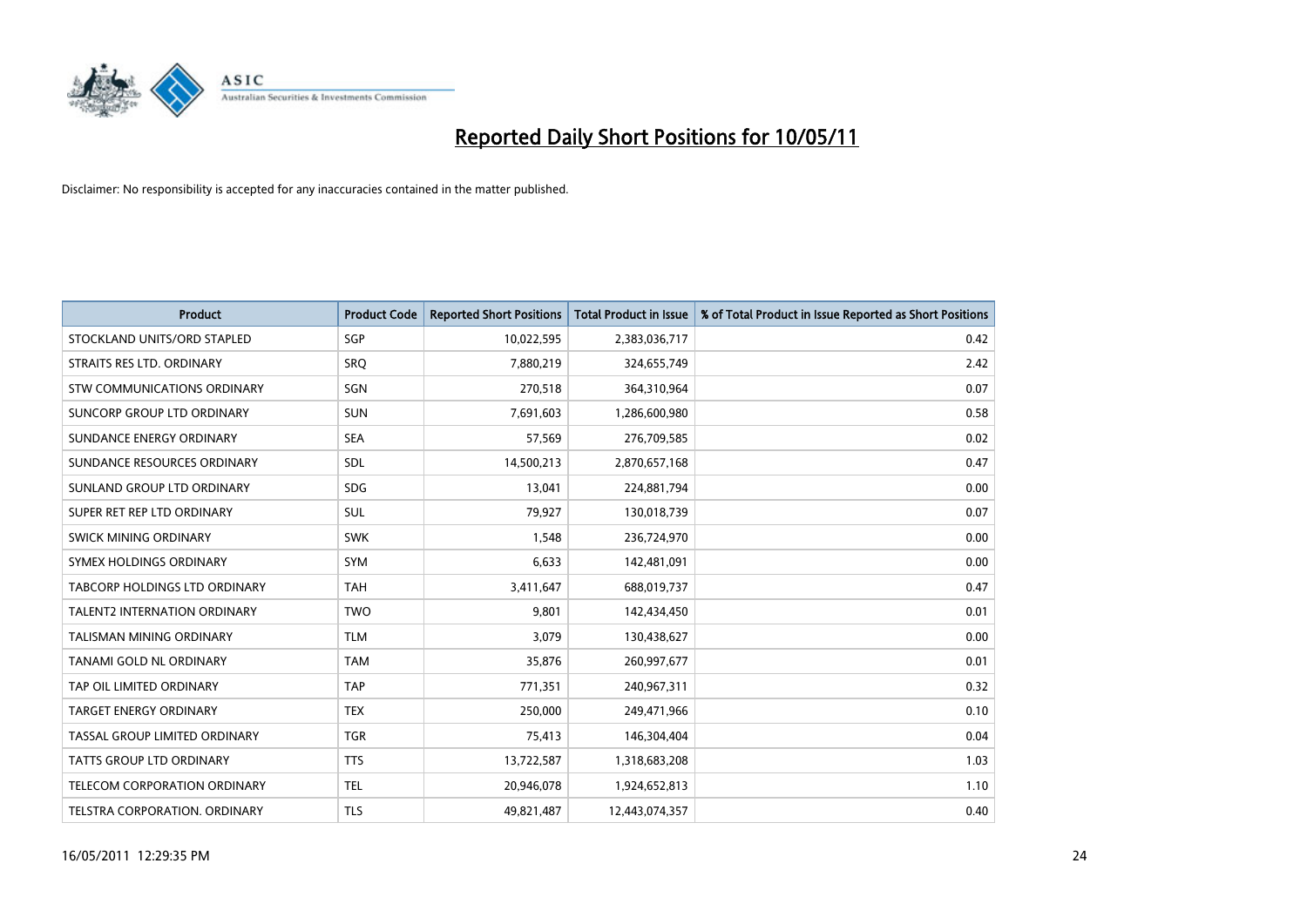

| <b>Product</b>                          | <b>Product Code</b> | <b>Reported Short Positions</b> | <b>Total Product in Issue</b> | % of Total Product in Issue Reported as Short Positions |
|-----------------------------------------|---------------------|---------------------------------|-------------------------------|---------------------------------------------------------|
| TEN NETWORK HOLDINGS ORDINARY           | <b>TEN</b>          | 39,202,548                      | 1,045,236,720                 | 3.74                                                    |
| TERANGA GOLD CORP CDI 1:1               | TGZ                 | 362,836                         | 150,340,337                   | 0.23                                                    |
| TFS CORPORATION LTD ORDINARY            | <b>TFC</b>          | 65,951                          | 275,789,494                   | 0.02                                                    |
| THE REJECT SHOP ORDINARY                | <b>TRS</b>          | 626,764                         | 26,033,570                    | 2.40                                                    |
| THOR MINING PLC CHESS DEPOSITARY        | <b>THR</b>          | 2,307                           | 222,489,120                   | 0.00                                                    |
| THORN GROUP LIMITED ORDINARY            | <b>TGA</b>          | 19,151                          | 129,858,924                   | 0.01                                                    |
| THUNDELARRA EXPLOR, ORDINARY            | <b>THX</b>          | 57,135                          | 153,578,927                   | 0.04                                                    |
| TIGER RESOURCES ORDINARY                | <b>TGS</b>          | 432,599                         | 668,635,549                   | 0.06                                                    |
| TIMBERCORP LIMITED ORDINARY             | <b>TIM</b>          | 90,074                          | 352,071,429                   | 0.02                                                    |
| <b>TISHMAN SPEYER UNITS</b>             | <b>TSO</b>          | 116,006                         | 338,440,904                   | 0.03                                                    |
| TNG LIMITED ORDINARY                    | <b>TNG</b>          | 4,321                           | 284,803,062                   | 0.00                                                    |
| TOLL HOLDINGS LTD ORDINARY              | <b>TOL</b>          | 18,244,873                      | 710,128,531                   | 2.55                                                    |
| TORO ENERGY LIMITED ORDINARY            | <b>TOE</b>          | 35,404                          | 964,936,676                   | 0.00                                                    |
| <b>TOWER AUSTRALIA ORDINARY</b>         | <b>TAL</b>          | 356,378                         | 419,652,394                   | 0.07                                                    |
| <b>TOWER LIMITED ORDINARY</b>           | <b>TWR</b>          | 690,119                         | 263,603,448                   | 0.26                                                    |
| TOX FREE SOLUTIONS ORDINARY             | <b>TOX</b>          | 36,745                          | 92,290,500                    | 0.03                                                    |
| TPG TELECOM LIMITED ORDINARY            | <b>TPM</b>          | 4,012,152                       | 775,522,421                   | 0.50                                                    |
| TRANSFIELD SERV INFR STAPLED SECURITIES | <b>TSI</b>          | 125,457                         | 438,756,421                   | 0.03                                                    |
| <b>TRANSFIELD SERVICES ORDINARY</b>     | <b>TSE</b>          | 8,387,279                       | 549,715,957                   | 1.51                                                    |
| TRANSPACIFIC INDUST. ORDINARY           | <b>TPI</b>          | 9,234,741                       | 960,638,735                   | 0.94                                                    |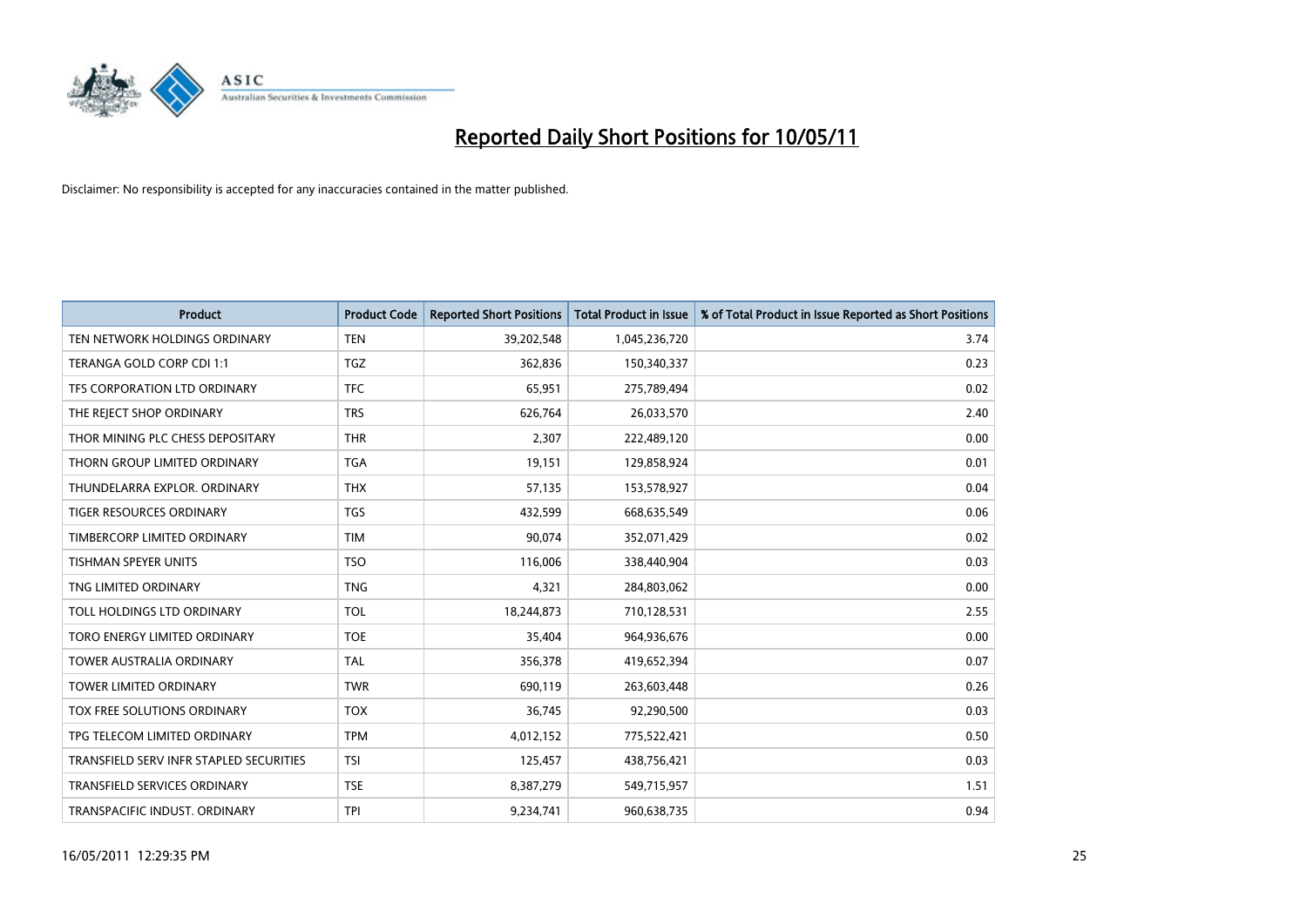

| <b>Product</b>                            | <b>Product Code</b> | <b>Reported Short Positions</b> | Total Product in Issue | % of Total Product in Issue Reported as Short Positions |
|-------------------------------------------|---------------------|---------------------------------|------------------------|---------------------------------------------------------|
| TRANSURBAN GROUP TRIPLE STAPLED SEC.      | <b>TCL</b>          | 5,138,728                       | 1,443,543,731          | 0.34                                                    |
| TREASURY WINE ESTATE DEFERRED SETTLEMENT  | <b>TWE</b>          | 6,979,158                       | 650,000,000            | 1.08                                                    |
| TRINITY GROUP STAPLED SECURITIES          | <b>TCO</b>          | 3,419                           | 203,405,927            | 0.00                                                    |
| TROY RESOURCES NL ORDINARY                | <b>TRY</b>          | 35,294                          | 87,968,823             | 0.04                                                    |
| UGL LIMITED ORDINARY                      | UGL                 | 5,210,305                       | 166,047,171            | 3.13                                                    |
| UNILIFE CORPORATION CDI US PROHIBITED     | <b>UNS</b>          | 691,081                         | 273,283,389            | 0.25                                                    |
| UXC LIMITED ORDINARY                      | <b>UXC</b>          | 45,584                          | 305,789,718            | 0.01                                                    |
| VALAD PROPERTY GROUP STAPLED US PROHIBIT. | <b>VPG</b>          | 3,907,683                       | 115,108,116            | 3.39                                                    |
| VDM GROUP LIMITED ORDINARY                | <b>VMG</b>          | 11,116                          | 193,127,749            | 0.01                                                    |
| <b>VENTURE MINERALS ORDINARY</b>          | <b>VMS</b>          | 152,539                         | 220,943,592            | 0.06                                                    |
| <b>VIRGIN BLUE HOLDINGS ORDINARY</b>      | <b>VBA</b>          | 41,288,958                      | 2,210,197,600          | 1.84                                                    |
| <b>VISION GROUP HLDGS ORDINARY</b>        | <b>VGH</b>          | 78,000                          | 74,061,110             | 0.11                                                    |
| <b>VITA GROUP LTD ORDINARY</b>            | <b>VTG</b>          | 75,190                          | 142,499,800            | 0.05                                                    |
| VITERRA INC CDI 1:1                       | <b>VTA</b>          | 3,828                           | 68,629,939             | 0.01                                                    |
| VNGD ALL-WORLD EX-US CDI 1:1              | <b>VEU</b>          | 1,054                           | 685,769                | 0.15                                                    |
| <b>WATPAC LIMITED ORDINARY</b>            | <b>WTP</b>          | 42,244                          | 183,341,382            | 0.01                                                    |
| <b>WDS LIMITED ORDINARY</b>               | <b>WDS</b>          | 701                             | 144,055,662            | 0.00                                                    |
| WEBJET LIMITED ORDINARY                   | <b>WEB</b>          | 410,690                         | 77,961,278             | 0.53                                                    |
| WESFARMERS LIMITED ORDINARY               | <b>WES</b>          | 22,393,312                      | 1,005,197,704          | 2.22                                                    |
| WESFARMERS LIMITED PARTIALLY PROTECTED    | <b>WESN</b>         | 87,445                          | 151,874,458            | 0.05                                                    |